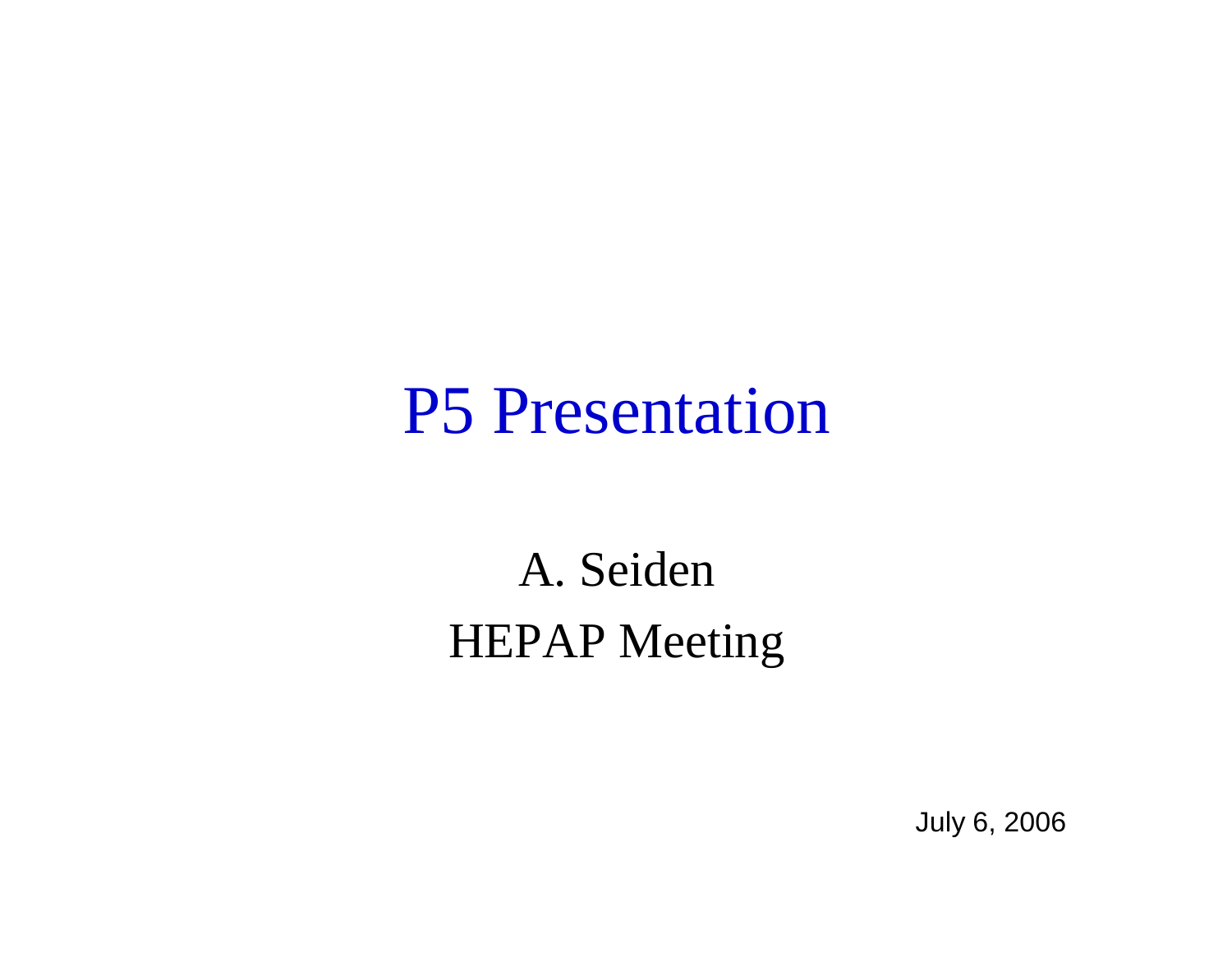# Charge

We would now like to return to the original goal of P5. We would like you to propose a detailed roadmap for the U.S. high energy physics program for the period of roughly the next ten years, with particular focus on the decisions needed in the next five years, and mindful of the international context. This roadmap should lay out the most compelling scientific opportunities that can be addressed in that timeframe. In addition, we would like a specific prioritization of the major elements of the roadmap. This prioritization should assume a future yearly budget envelope which will be provided by the funding agencies.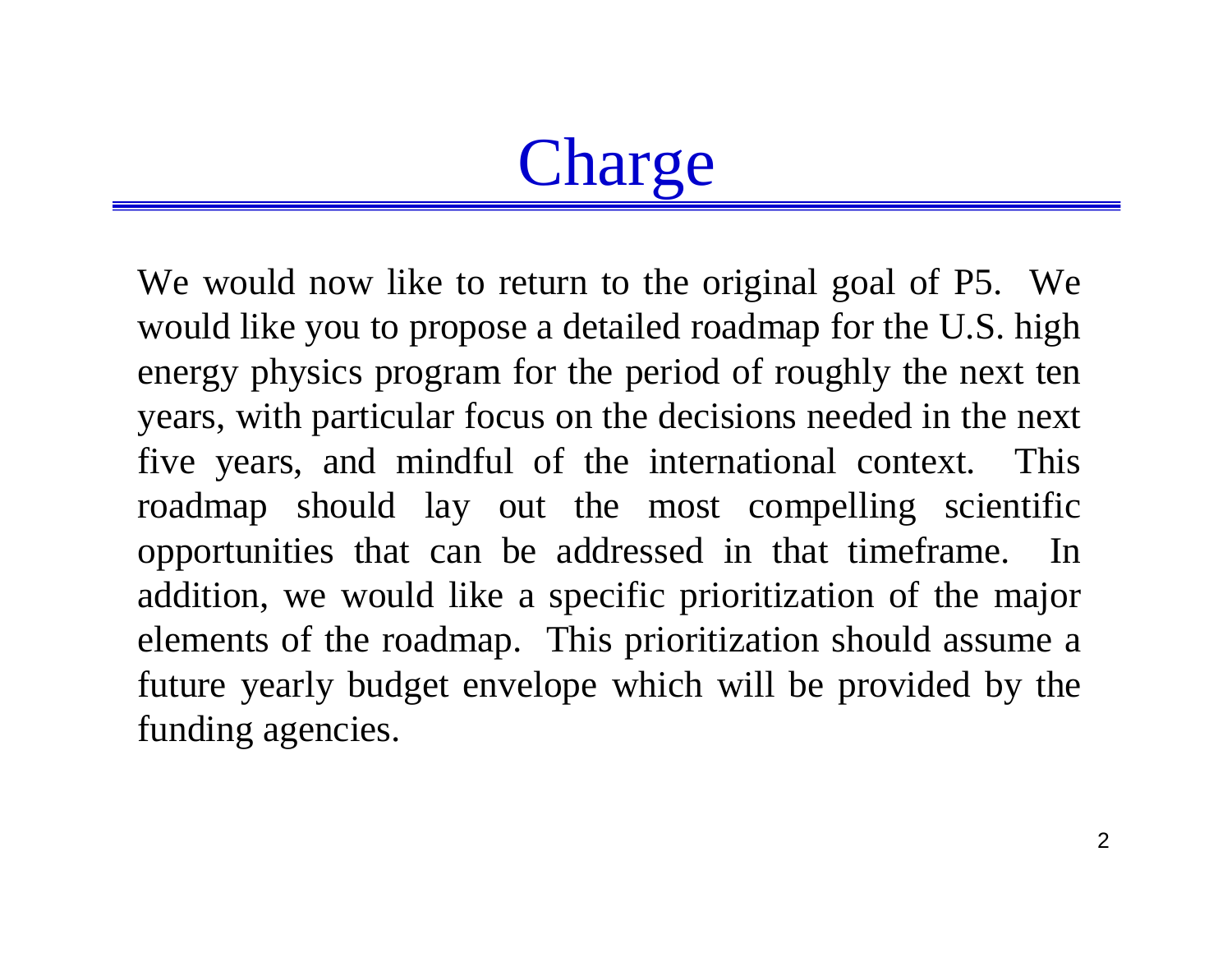# Charge

#### **Projects to be included:**

Operations of the Tevatron and BaBar consistent with previous recommendations.

U.S. contributions to LHC operations, computing, and upgrades.

The neutrino program.

The Deep Underground Science and Engineering Lab and associated experiments.

The International Linear Collider R&D.

Next-generation dark matter experiments.

Dark energy experiments.

Other major proposals which the agencies request to be included.

My comment (not in charge letter):

In general we will be looking at projects that have reached a significant level of maturity and would represent significant expenditures for the DOE or NSF particle physics programs.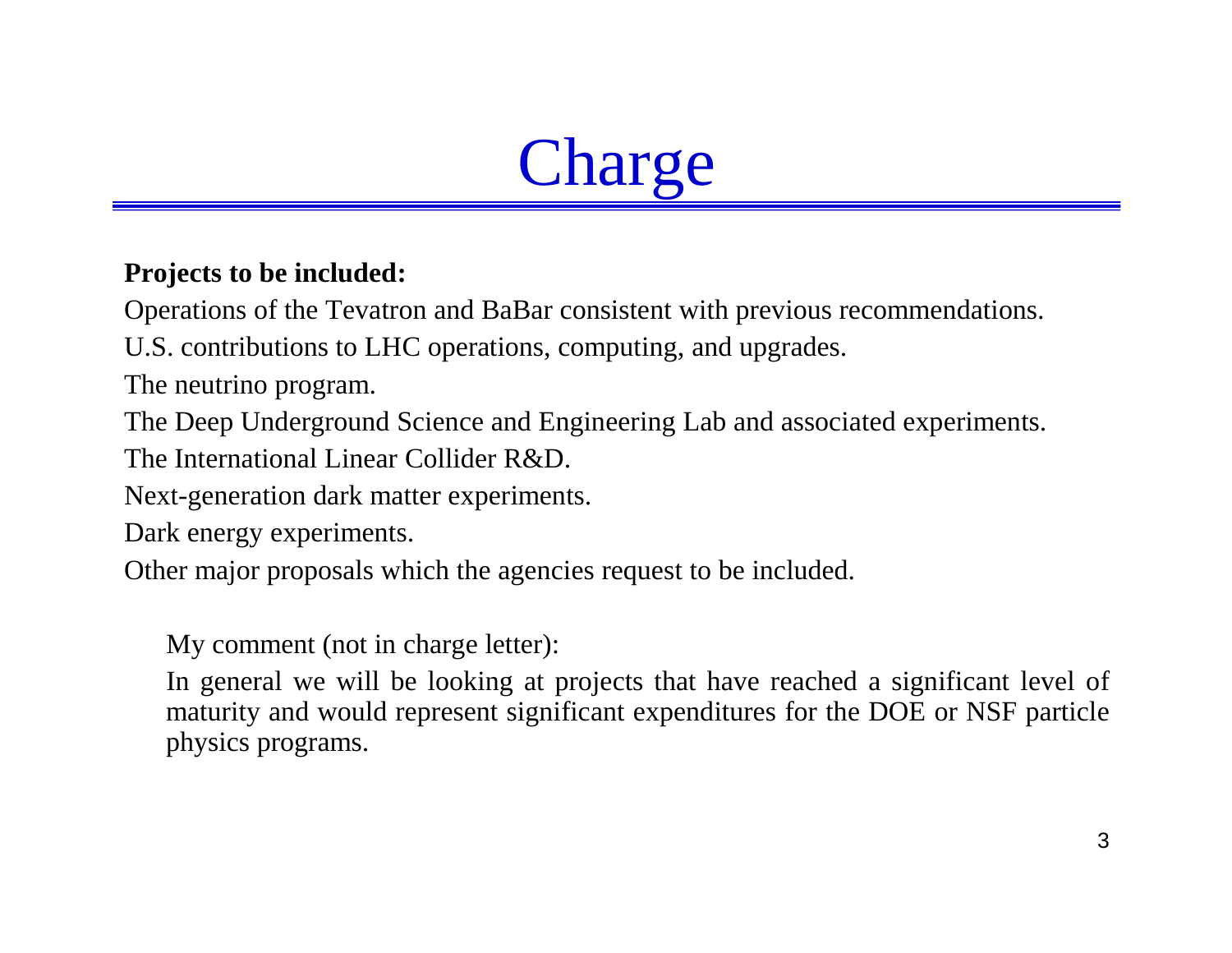# Charge

Where relevant, the subpanel should consider the impact of potential program decisions taken elsewhere within the international HEP community, their relation to the programs of related fields such as nuclear physics and astrophysics, and their broader impact on science and society. The forthcoming National Academy of Sciences' EPP 2010 committee (Elementary Particle Physics in the 21st Century) will provide important strategic context to your roadmap, as well as other Scientific Advisory Groups that are assisting the High Energy Physics Advisory Panel (HEPAP) and the Astronomy and Astrophysics Advisory Committee (AAAC).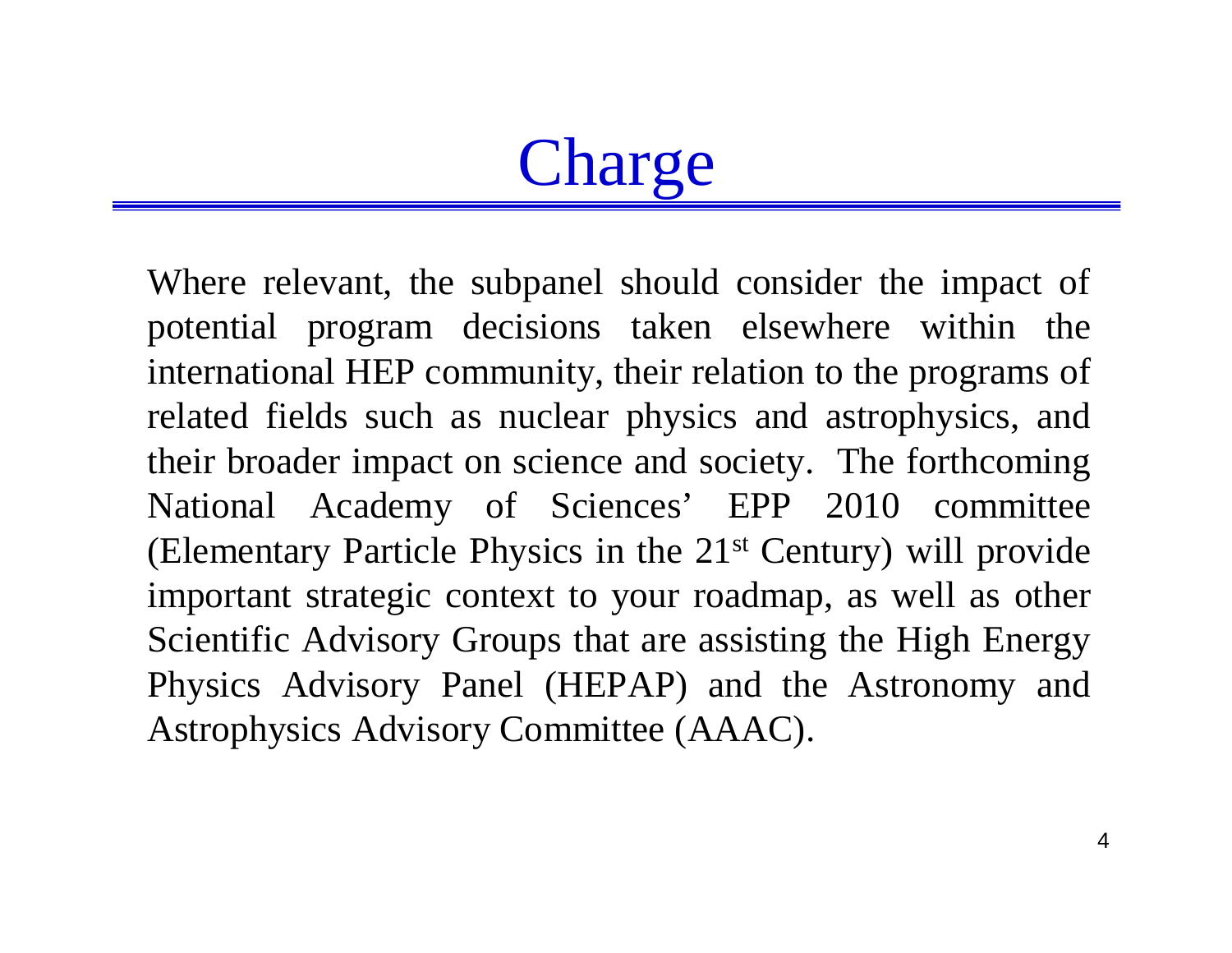#### **Membership List**

Abe Seiden (UCSC) Chair Hiroaki Aihara (University of Tokyo) Andy Albrecht (UCDavis) Jim Alexander (Cornell) Daniela Bortoletto ( Purdue) Claudio Campagnari (UCSB) Marcela Carena (FNAL) William Carithers (LBNL) Dan Green (FNAL) JoAnne Hewett (SLAC) Boris Kayser (FNAL)

Karl Jakobs (University of Freiburg) Ann Nelson (U. of Washington) Harrison Prosper (Florida State U.) Tor Raubenheimer (SLAC) Steve Ritz (NASA) Michael Schmidt (Yale) Mel Shochet (U. of Chicago) (Ex-Officio) Harry Weerts (ANL) Stanley Wojcicki (Stanford U.)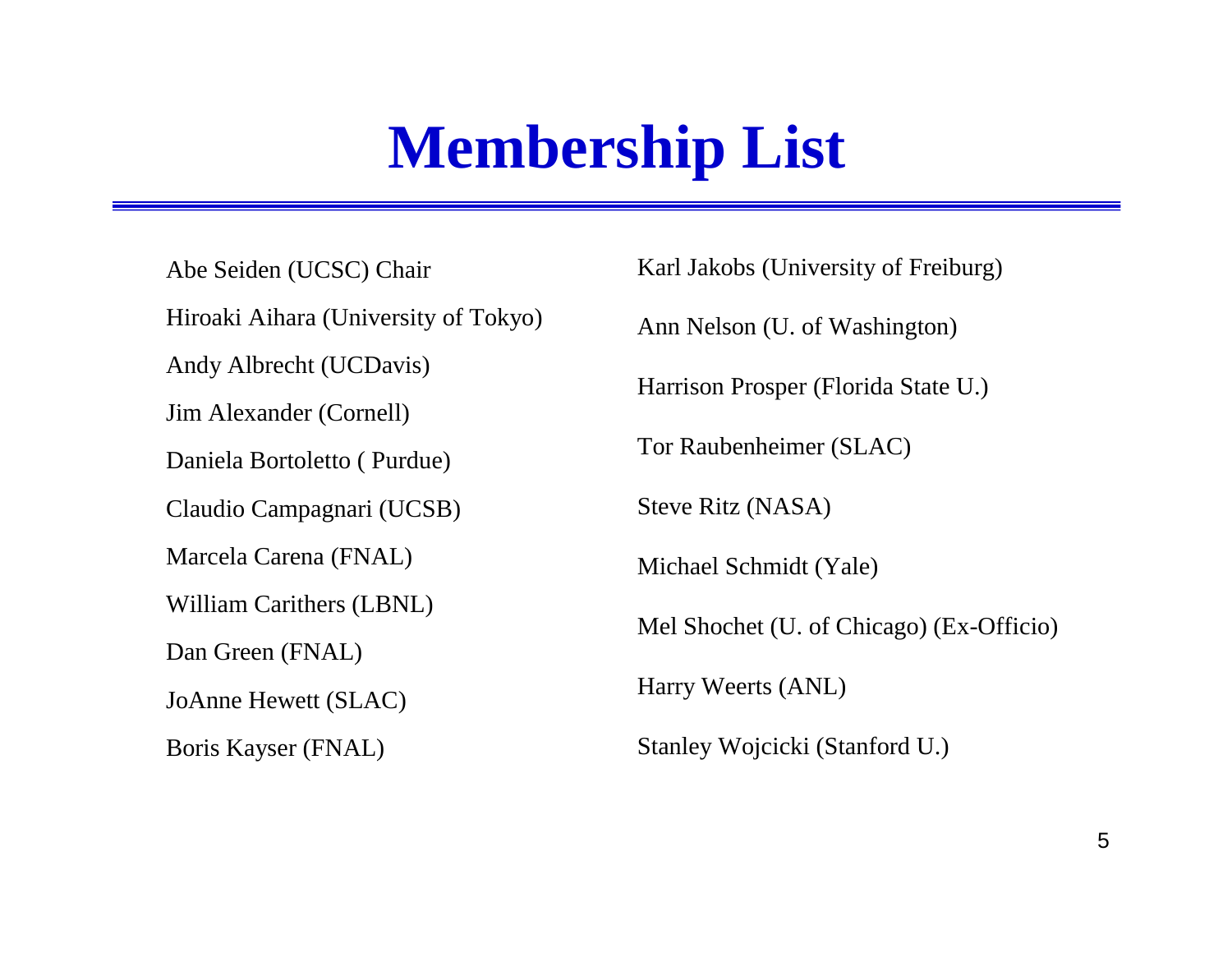# Gathering Input

We have had four meeting to gather information relevant to our charge and work on the Roadmap and recommendations.

These have been:

March 27-28 near Washington, to hear from the agencies, hear about the LHC program, and about a proposal for a more precise g-2 experiment.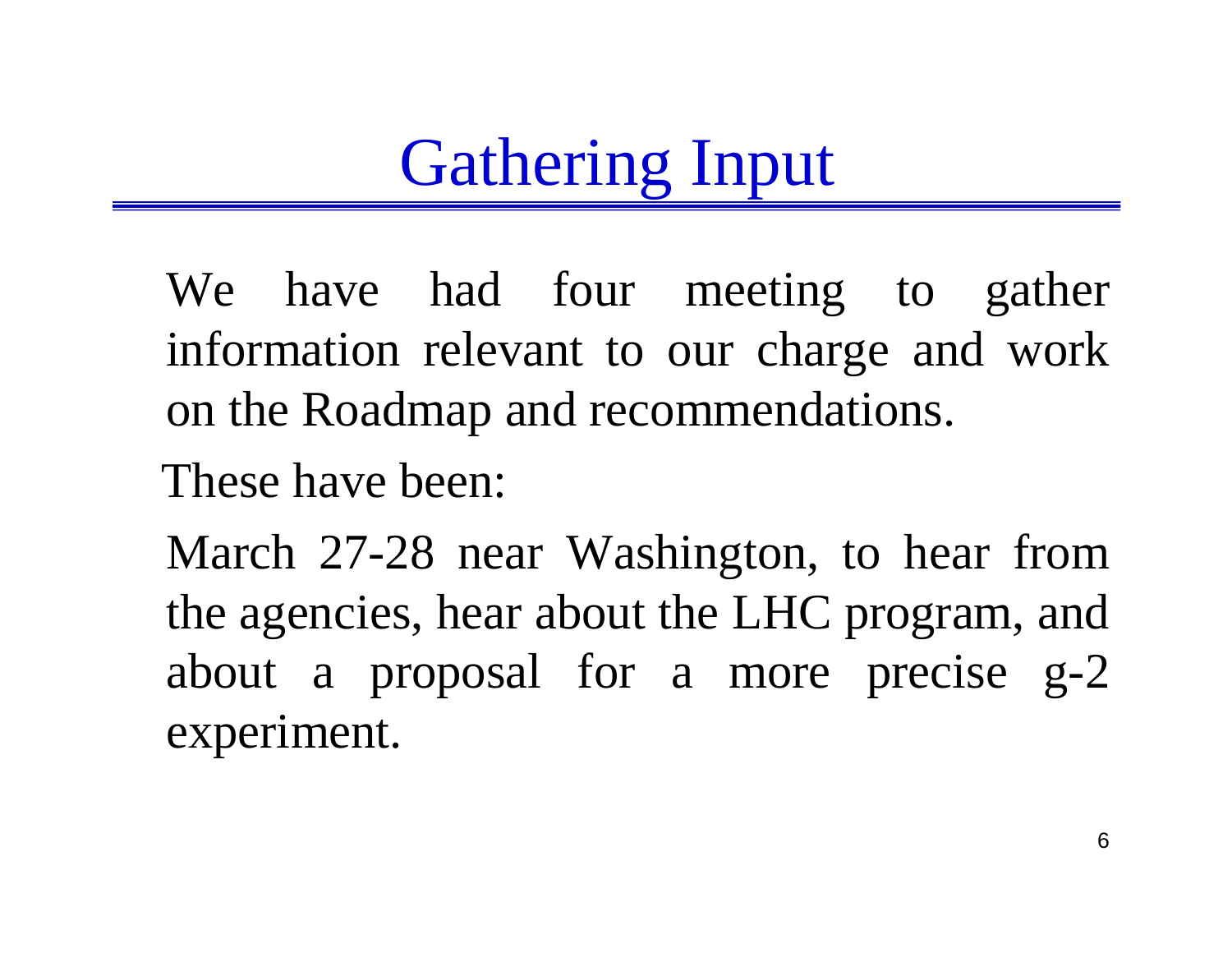# Gathering Input

April 18 –19 at Fermilab, with a focus on neutrinos, potential dark matter experiments, and the Nusag committee report.

April  $20 - 21$  at SLAC, with a focus on the ILC R&D program, dark energy, and the Dark Energy Task Force report. Also reviewed the issue of the FY08 running of the B-factory.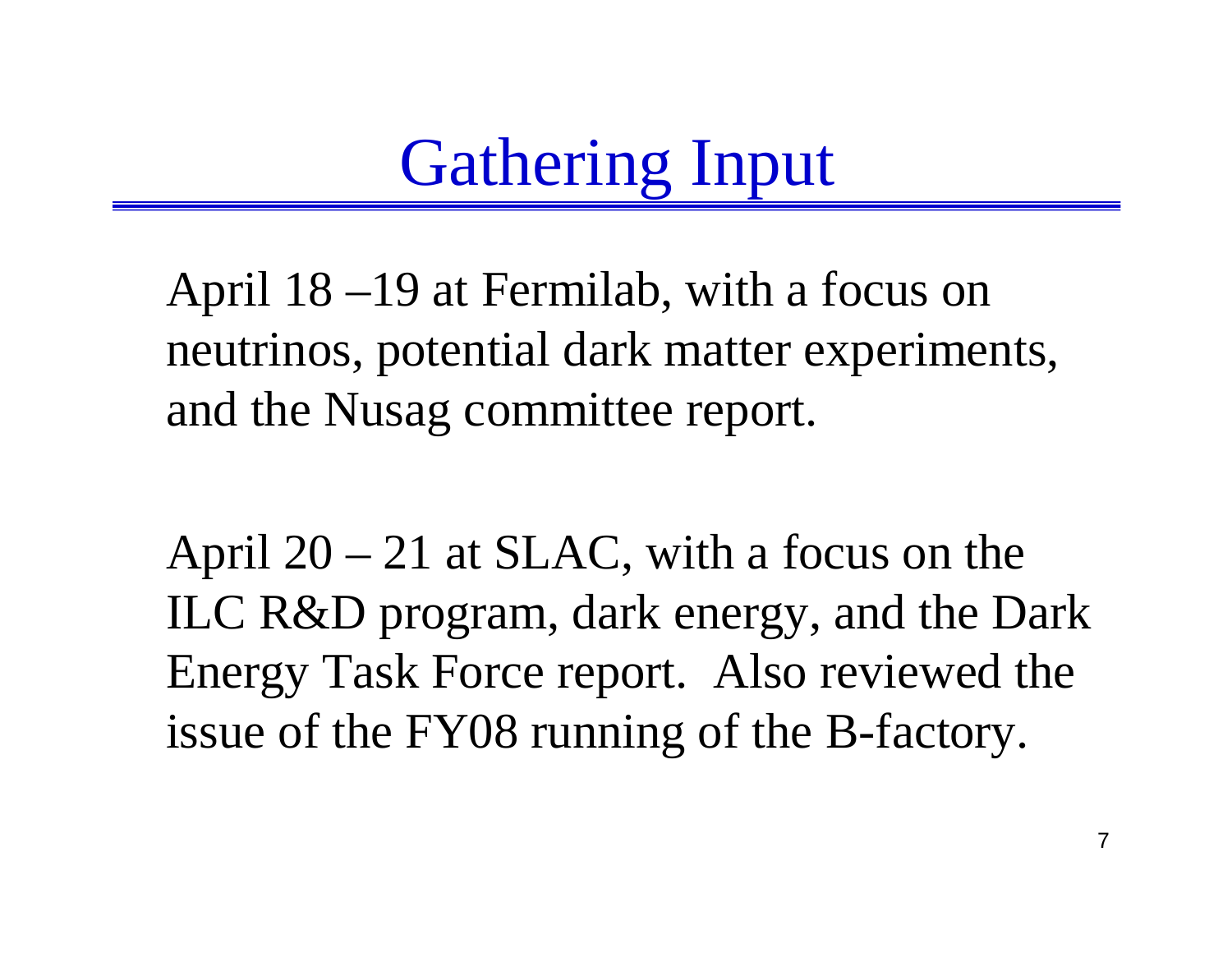### March 27-28

#### **Monday, March 27**

| 9:00-9:45AM   | DOE Comments & Discussion of Charge | R. Staffin, DOE        |
|---------------|-------------------------------------|------------------------|
| $9:45-10:30$  | NSF Comments & Discussion of Charge | J. Dehmer, NSF         |
| $10:40-11:15$ | NSF Astronomy, Interagency Projects | D. Lehr                |
| $11:15-11:55$ | NASA, Interagency Projects          | M Salamon/P. Hertz     |
| 12:00-1:30PM  | <b>LUNCH</b>                        |                        |
| $1:30-2:15$   | <b>DOE Budget Discussion</b>        | G. Crawford, DOE       |
| $2:15-3:00$   | <b>NSF Budget Discussion</b>        | R. Ruchti, NSF         |
| $3:15-4:15$   | g-2 Presentation                    | L. Roberts/W. Marciano |
| $4:15-5:00$   | Discussion of g-2                   | J. Hewett              |
| $5:00-5:45$   | <b>Roadmap Discussion</b>           | A. Seiden              |
| $\sim$        |                                     |                        |

#### **Tuesday March 28**

| 8:30-9:00AM   | Report of ILC-LHC Group                           | H. Weerts   |
|---------------|---------------------------------------------------|-------------|
| $9:00-9:30$   | Report of Neutrino Group                          | S. Ritz     |
| $9:30-10:15$  | <b>Status Report, Dark Energy Task Force</b>      | A. Albrecht |
| $10:15-10:30$ | Group Discussion of Dark Energy Issues            |             |
| 10:30-11:00   | <b>Report of Dark Matter Group</b>                | M. Carena   |
| 11:00-12:00PM | <b>LHC</b> Presentation                           | H. Gordon   |
| 12:00-1:30    | <b>LUNCH</b>                                      |             |
| $1:30-3:00$   | <b>Budget Group Presentation &amp; Discussion</b> | D. Green    |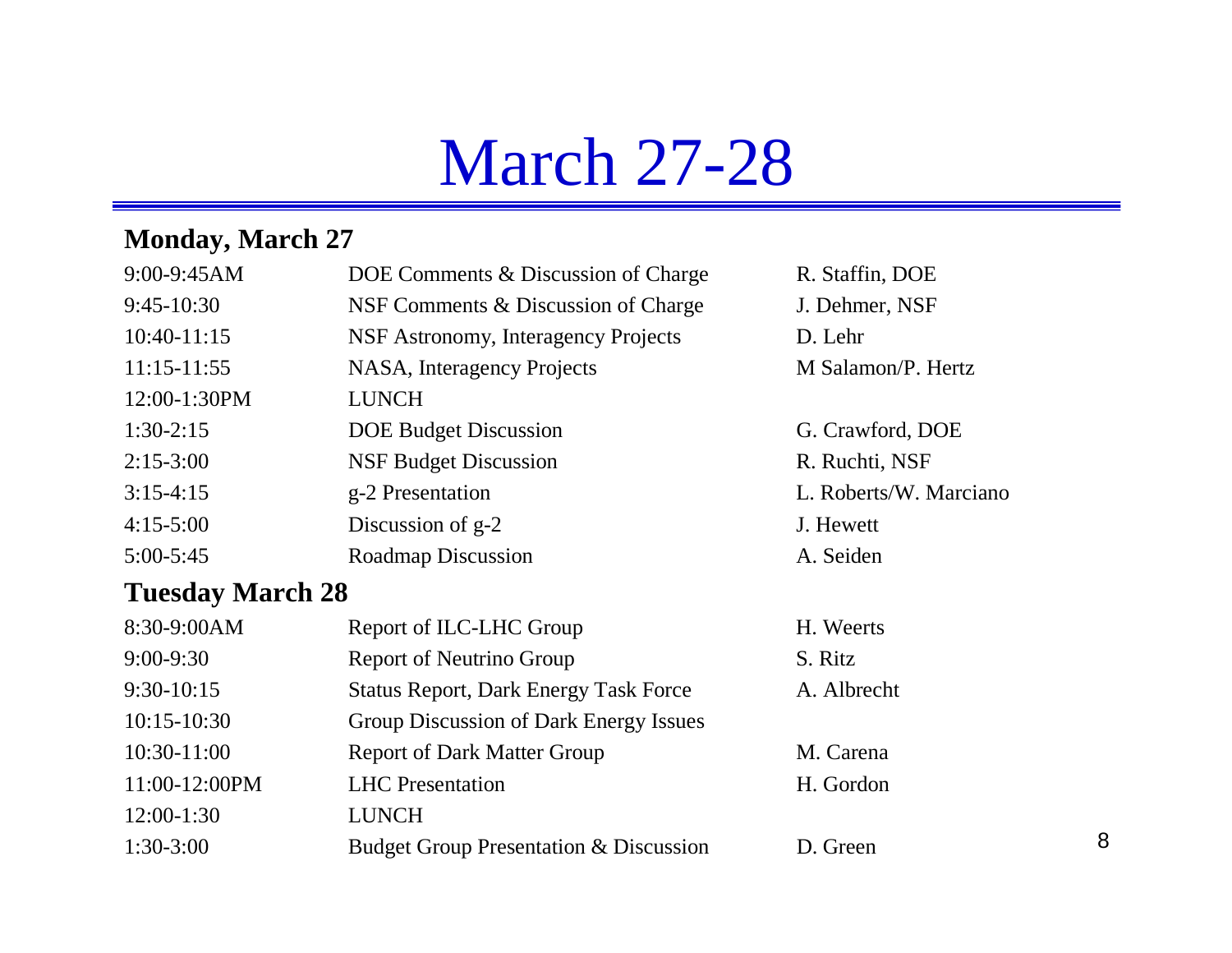# April 18 –19

#### **Tuesday, April 18**

| 9:00-10:00AM       | Fermilab Long-Term Plans                    | Pier Oddone           |
|--------------------|---------------------------------------------|-----------------------|
| 10:00-10:45        | <b>EXO Double Beta Decay Experiment</b>     | Giorgio Gratta        |
| 10:45-11:00        | <b>Break</b>                                |                       |
| 11:00-12:00        | Daya Bay Reactor Experiment                 | Kam-Biu Luk           |
| 12:00-1:30PM Lunch |                                             | 2nd Floor Crossover   |
| $1:30-2:30$        | <b>NOvA</b>                                 | Gary Feldman          |
| $2:30-3:15$        | <b>DUSEL, Homestake Proposal</b>            | Kevin Lesko           |
| $3:15-4:00$        | DUSEL, Henderson Proposal                   | Chang Kee Jung        |
| $4:00-4:15$        | <b>Break</b>                                |                       |
| $4:15-5:00$        | Neutrino Plans in Japan                     | Hiro Aihara           |
| $5:00-6:00$        | <b>NUSAG</b> Report                         | Peter Meyers (Closed) |
| $6:00-7:00$        | Reception and Informal Community Discussion | 2nd Floor Crossover   |
|                    |                                             |                       |

#### **Wednesday April 19**

| 8:30-9:00AM   | <b>DUSEL Science Agenda</b>                  | <b>Bernard Sadoulet</b> |
|---------------|----------------------------------------------|-------------------------|
| $9:00-9:30$   | Combining Data on Dark Matter                | <b>Ted Baltz</b>        |
| $9:30-10:10$  | CDMS and Other Cryogenic mK Detectors        | <b>Blas Cabrera</b>     |
| $10:10-10:50$ | Xenon and Other Cryogenic Liquid Detectors   | Elena Aprile            |
| $10:50-11:10$ | <b>Committee Discussion of Neutrinos</b>     | (Closed)                |
| 11:10-12:00PM | Discussions of Neutrinos with Lab Management | (Closed)                |
| $12:00-1:00$  | Lunch                                        | 2nd Floor Crossover     |
| $1:00-2:00$   | <b>Combined Neutrino Discussion</b>          | (Closed)                |
| $2:00-3:00$   | Dark Matter Discussion                       | (Closed)                |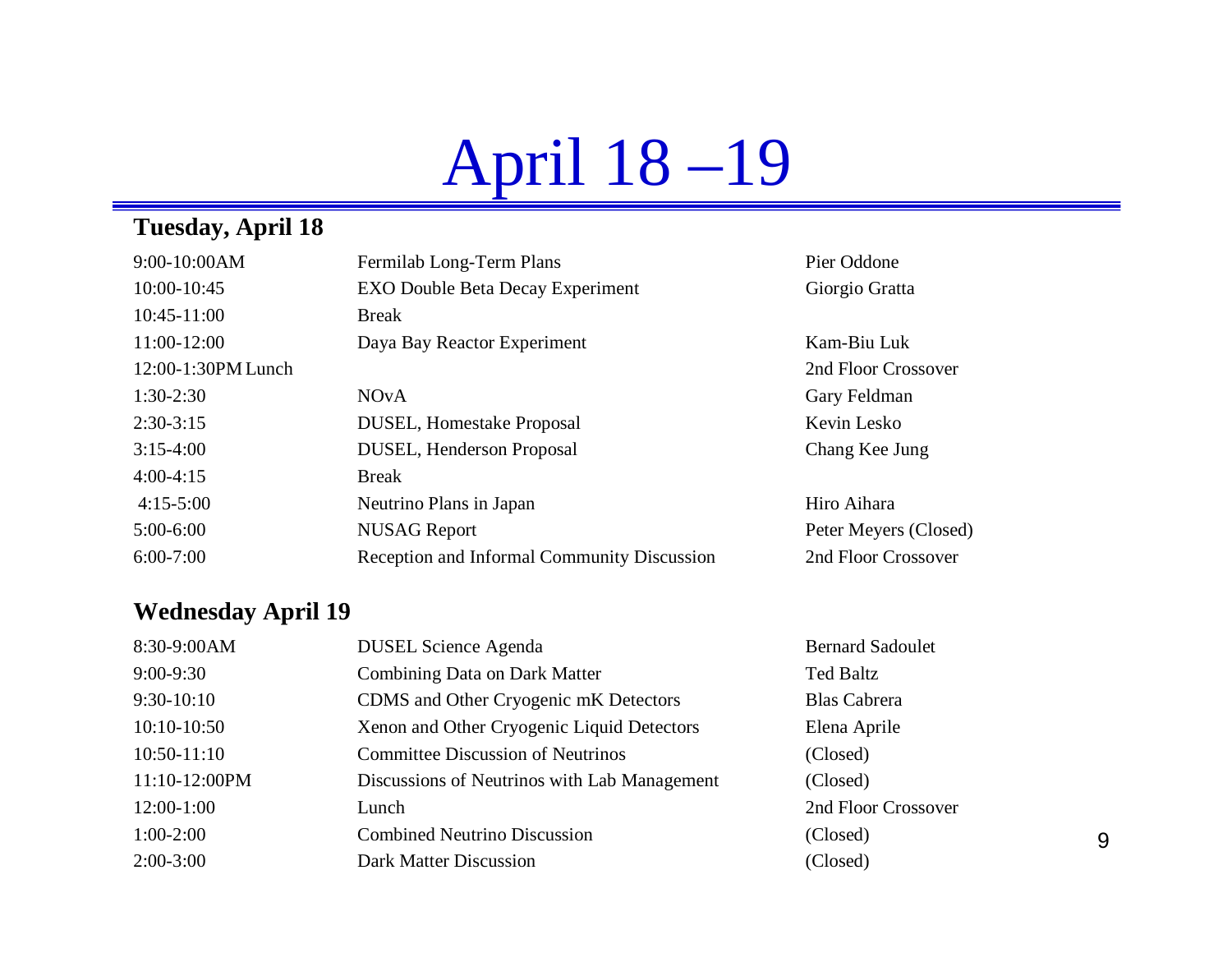# April 20 – 21

#### **Tuesday, April 18**

| 8:00-8:30AM  | <b>Continental Breakfast</b>                                |                           |
|--------------|-------------------------------------------------------------|---------------------------|
| 8:30-9:00    | <b>Planning Activities in Europe</b>                        | Karl Jacobs               |
| $9:00-9:45$  | Report from the AAAC                                        | Garth Illingworth         |
| $9:45-10:30$ | ILC Update from the GDE                                     | <b>Barry Barish</b>       |
| 10:30-10:45  | <b>Break</b>                                                |                           |
| 10:45-11:25  | <b>US ILC Accelerator R&amp;D</b>                           | Jerry Dugan (by phone)    |
| 11:25-11:45  | <b>US ILC Detector R&amp;D</b>                              | Jim Brau                  |
| 12:00-1:00PM | Lunch                                                       |                           |
| $1:00-2:00$  | <b>SNAP</b>                                                 | <b>Saul Perlmutter</b>    |
| $2:00-3:00$  | Dark Energy Survey                                          | Josh Frieman,             |
|              |                                                             | Brenna Flaugher           |
| $3:00-3:15$  | <b>Break</b>                                                |                           |
| $3:15-4:15$  | <b>LSST</b>                                                 | <b>Steve Kahn</b>         |
| $4:15-4:45$  | Dark Energy Program in Japan                                | Hiro Aihara               |
| $4:45-5:15$  | Dark Energy Program in Europe                               | <b>Stavros Katsanevas</b> |
| $5:15-6:00$  | <b>SLAC Plans</b>                                           | Jonathan Dorfan           |
| $6:00-7:15$  | Reception and informal community discussion outside the ROB |                           |
| 8:00         | Dinner [Committee and invitees]                             |                           |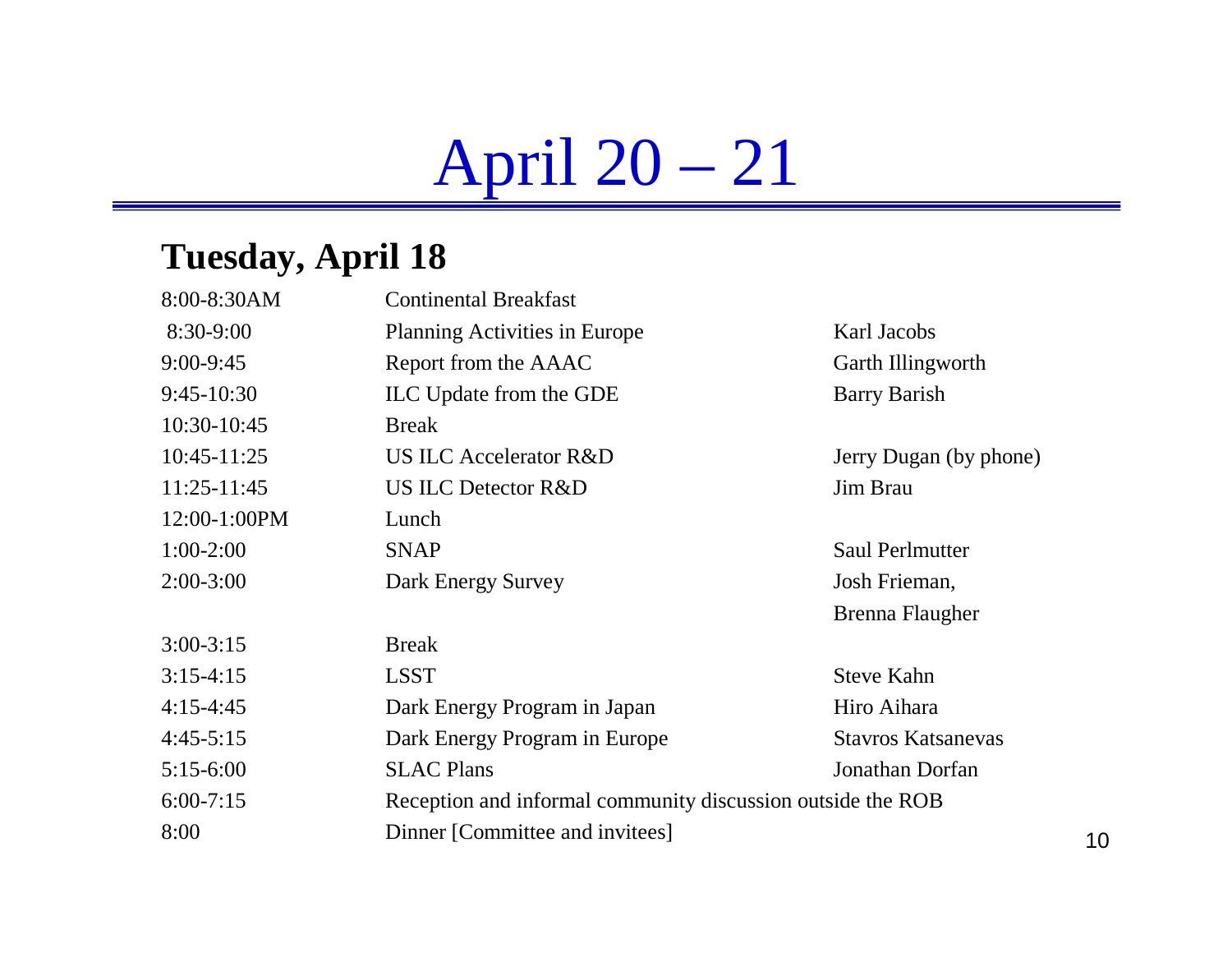# April 20-21 (continued)

#### **Wednesday April 19**

| 8:00-8:30AM   | Continental breakfast                         |             |
|---------------|-----------------------------------------------|-------------|
| 8:30-8:50     | <b>Status and Plans for PEP-II</b>            | John Seema  |
| 8:50-9:15     | <b>Update on BABAR Physics and Prospects</b>  | David MacI  |
| $9:15-9:30$   | <b>Status of the Belle Program</b>            | Hiro Aihara |
| 9:30-10:30    | Discussion with SLAC management [closed]      |             |
| 10:30-11:30   | Report of the Dark Energy Task Force [closed] |             |
| 11:30-12:00PM | Executive session [closed]                    |             |
| $12:00-1:00$  | Lunch [Committee]                             |             |
| $1:00-3:00$   | Executive session [closed]                    |             |

hn Seeman vid MacFarlane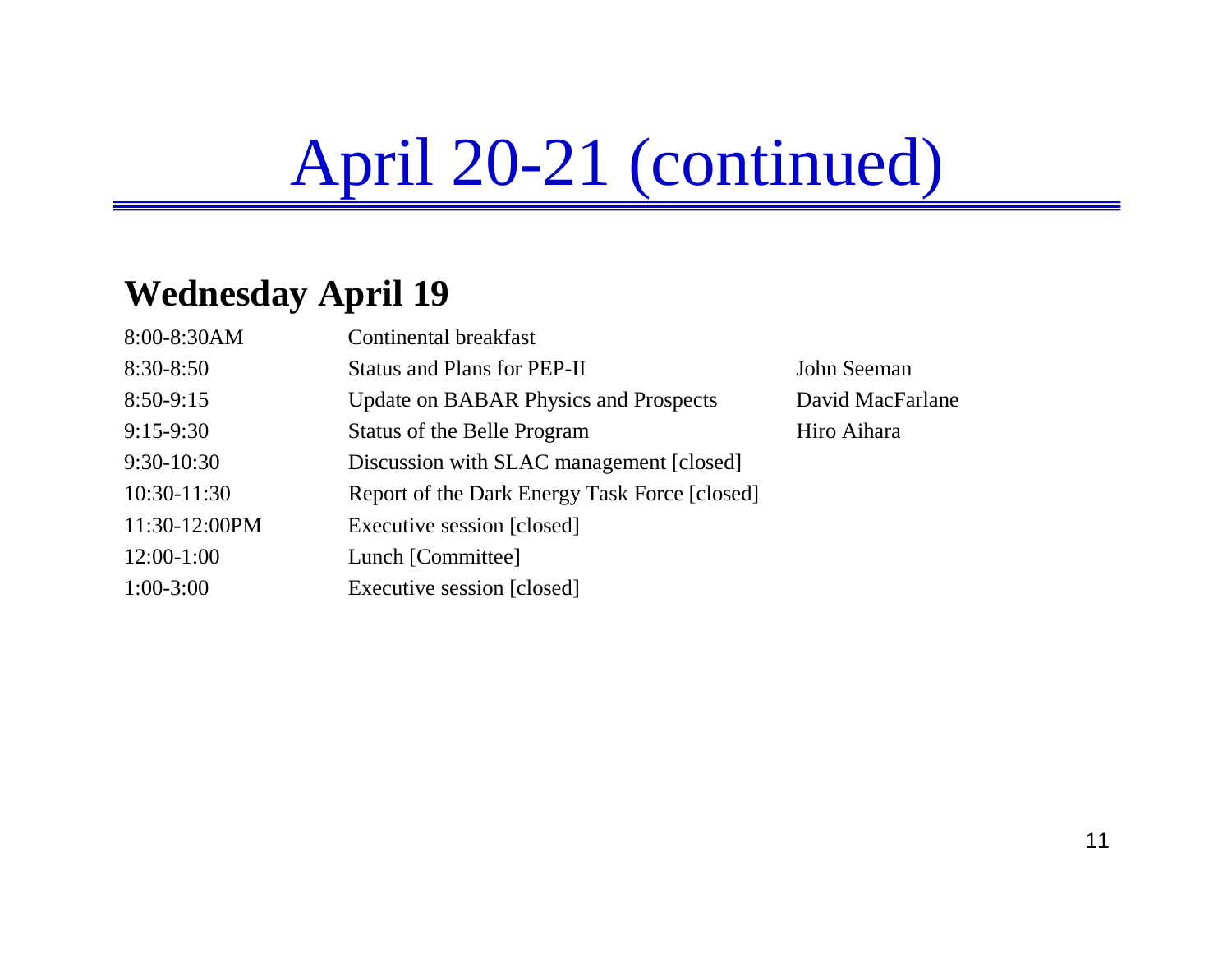# Gathering Input

P5 received the EPP2010 report around the end of April and discussed the report with Sally Dawson in a phone conference.

We want to express our thanks to the EPP2010 committee for their enormous effort and also our enthusiasm for trying to implement the vision they have given us.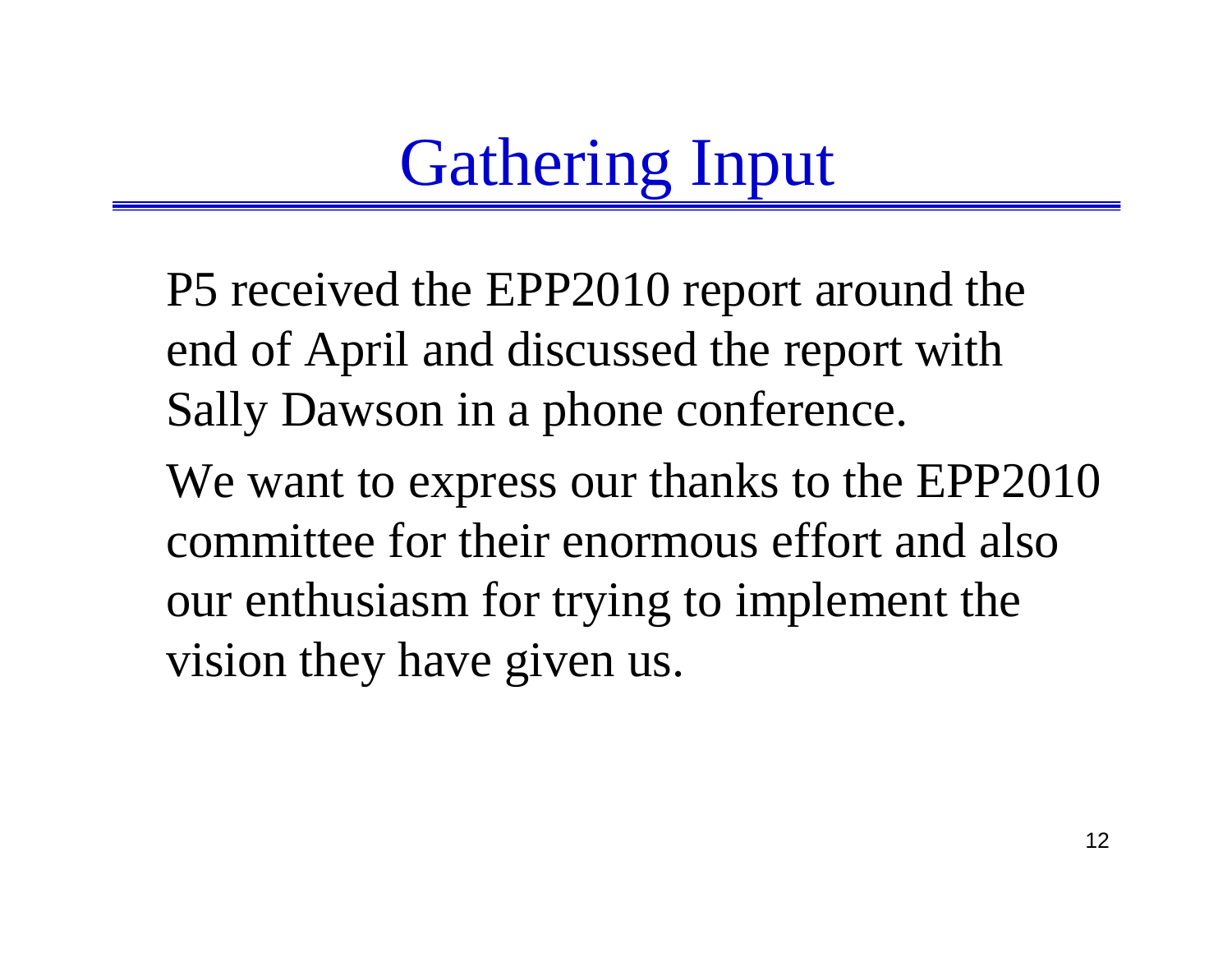# Planning Effort

We had a P5 meeting on June 12 and 13 aimed at starting to produce a Roadmap. One outcome is a letter I have sent to HEPAP. It contains:

- •Our Planning Guidelines.
- • Recommendation on FY08 running of the SLAC B-factory, but in the context of a Roadmap for FY08 so HEPAP can judge the recommendation more fully.

I will make some general comments on the longer term issues we have been looking at (to be addressed in our final report) and then go over the letter.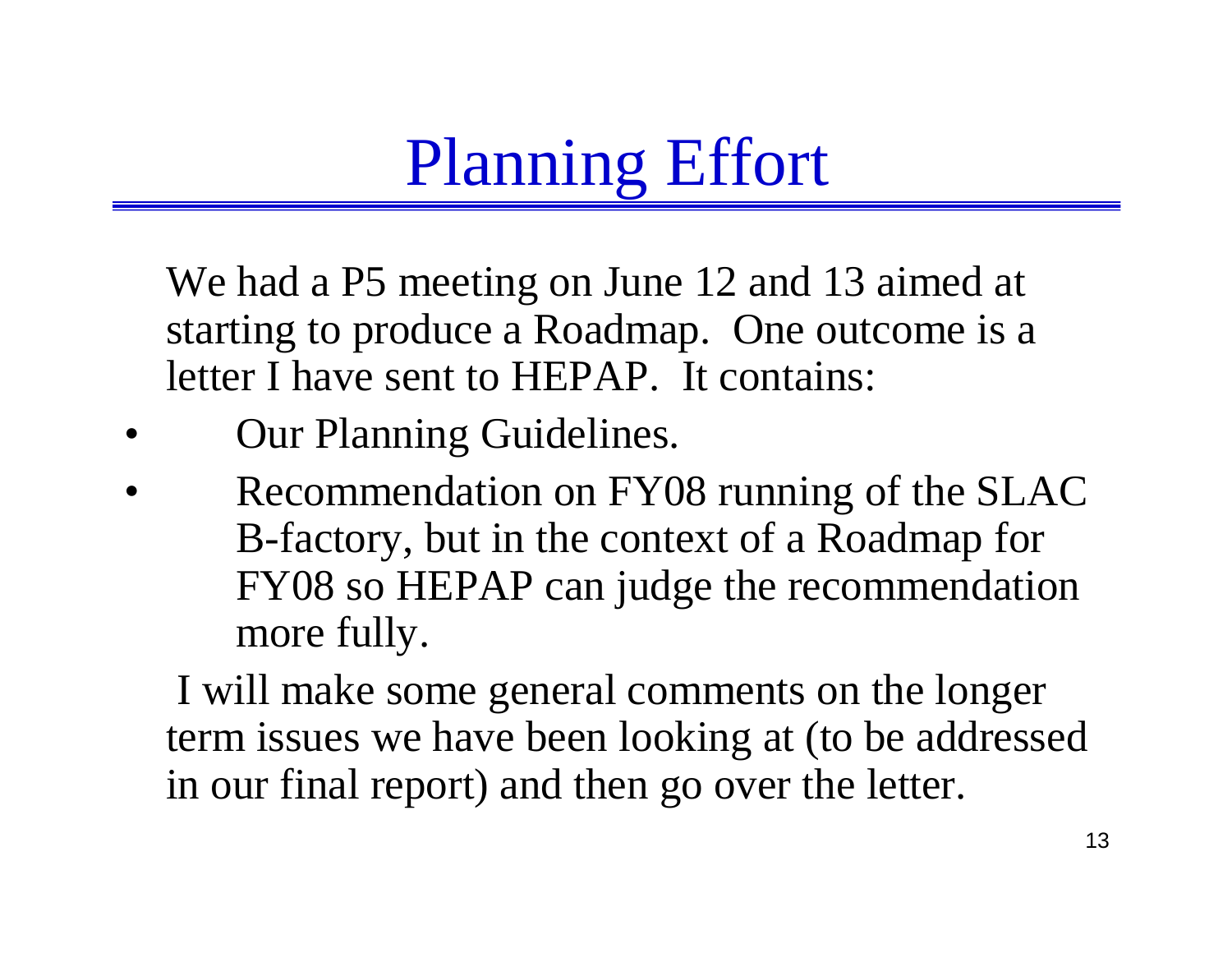#### Some Items Not Addressed

Our letter concerns mostly larger scale efforts. There is of course more to the program than this. In particular, we strongly value a number of smaller projects, the development of new initiatives and associated R&D, and collaboration on projects abroad. We also do not explicitly mention the critical work in theoretical physics. These are all very important to scientific progress in the field.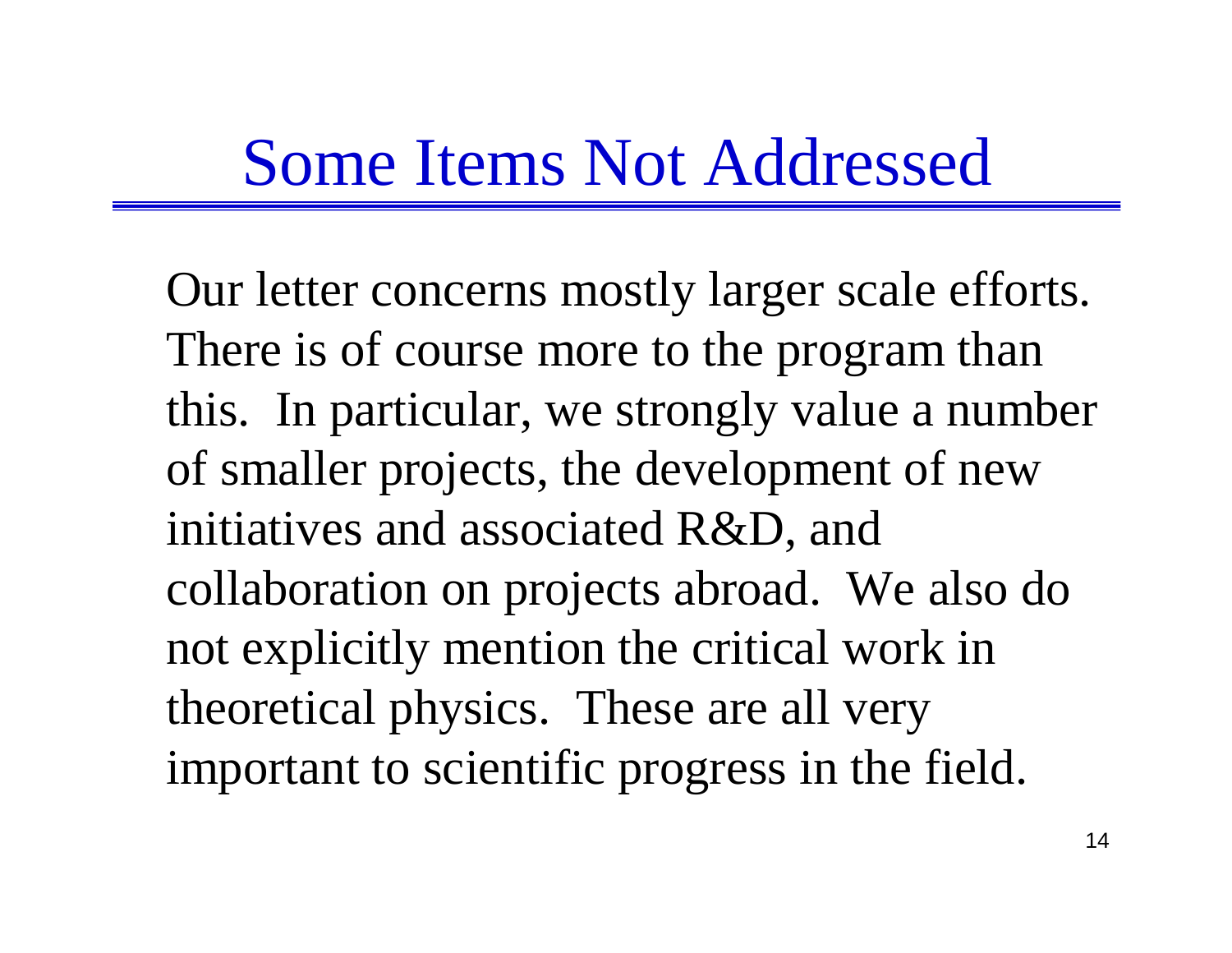# Science Planning – Dark Matter

Dark Matter is an area where we expect significant new results in the near future, from:

- Continually more sensitive direct detection experiments.
- Direct production searches at the LHC.
- Search for dark matter annihilation signatures using cosmic photons.
- The axion search experiments will also be covering the cosmologically interesting region.

This is an area where discoveries could happen soon!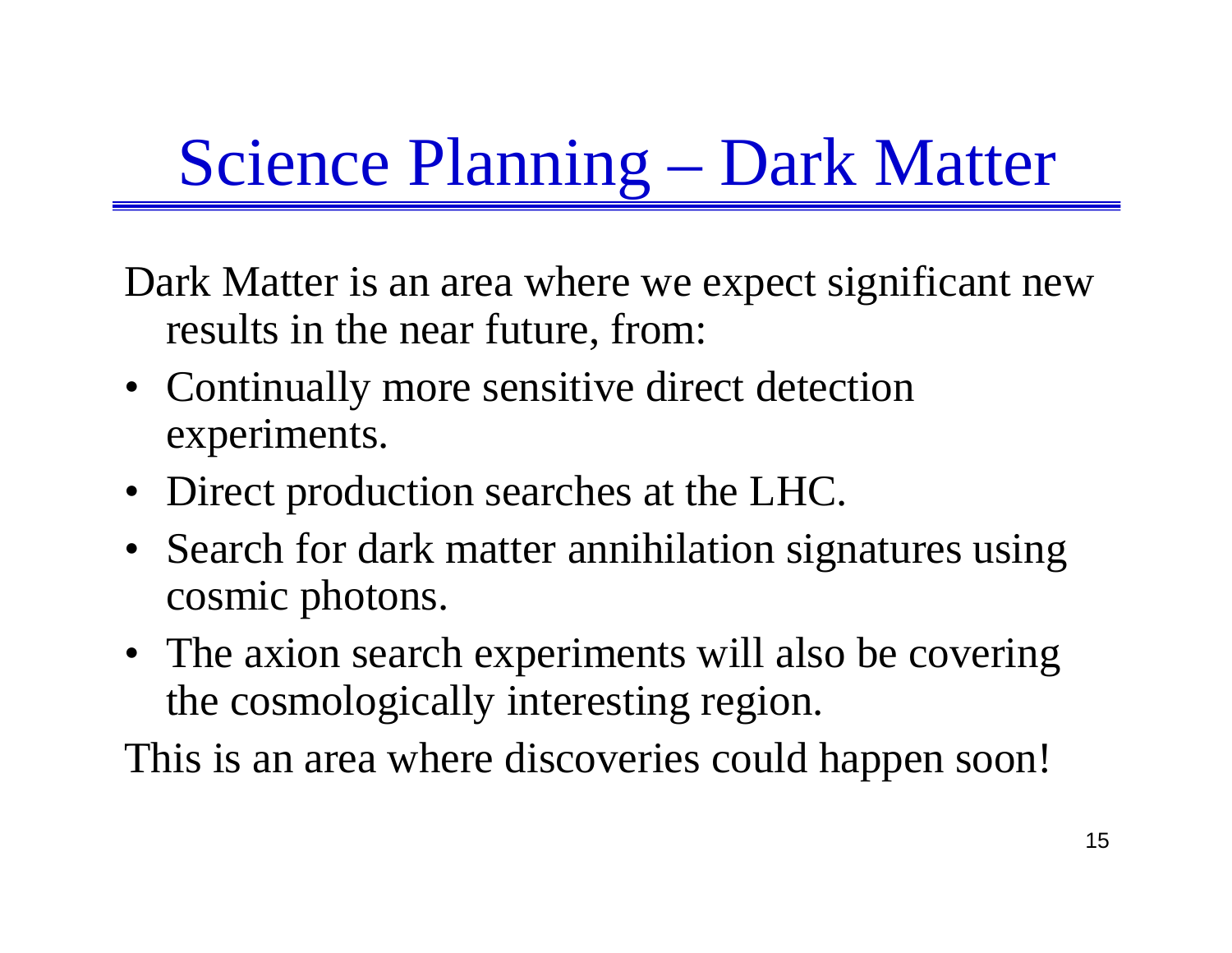# Science Planning – Dark Matter

In the area of direct detection a number of powerful techniques are being developed.

These will likely lead to the possibility of using several large detectors, in an international setting, based on different techniques to search for direct interactions of dark matter.

We look forward to receiving the evaluation of the options by the Dark Matter Scientific Assessment Group. Our impression is that it should be possible to start construction of a large-scale detector early next decade.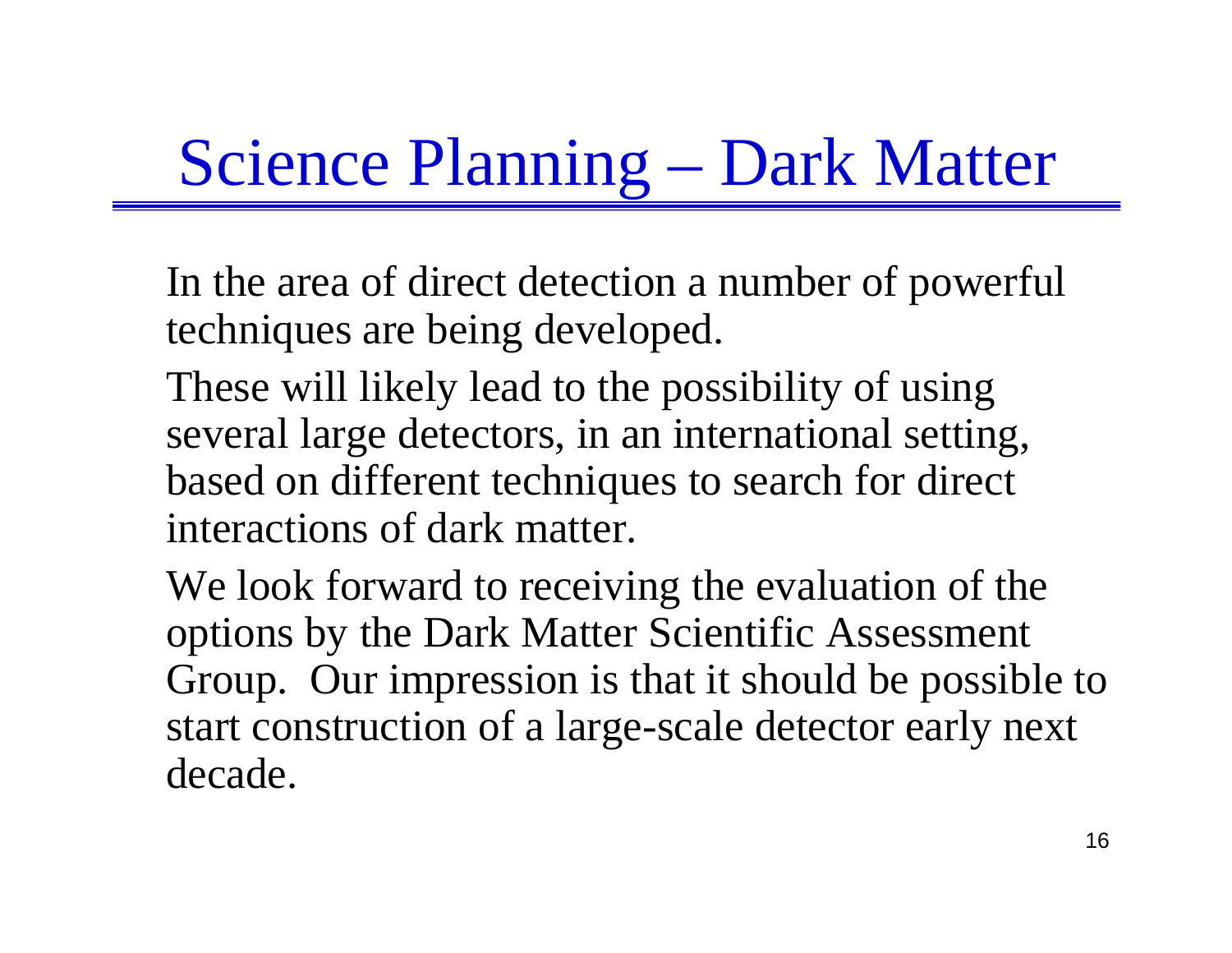# Science Planning - DUSEL

An attractive option for locating a large Dark Matter detector would be in the DUSEL underground lab, with a plan under development by the NSF.

- It is likely that an ambitious experiment to search for Neutrinoless Double Beta Decay could be ready on a time scale similar to that for the Dark Matter detector.
- These could be the initial flag-ship experiments from the particle physics community for DUSEL, providing a very exciting physics program. They should be included in the DUSEL MREFC plan. We would, however, not like to see the development of DUSEL delay the execution of these experiments.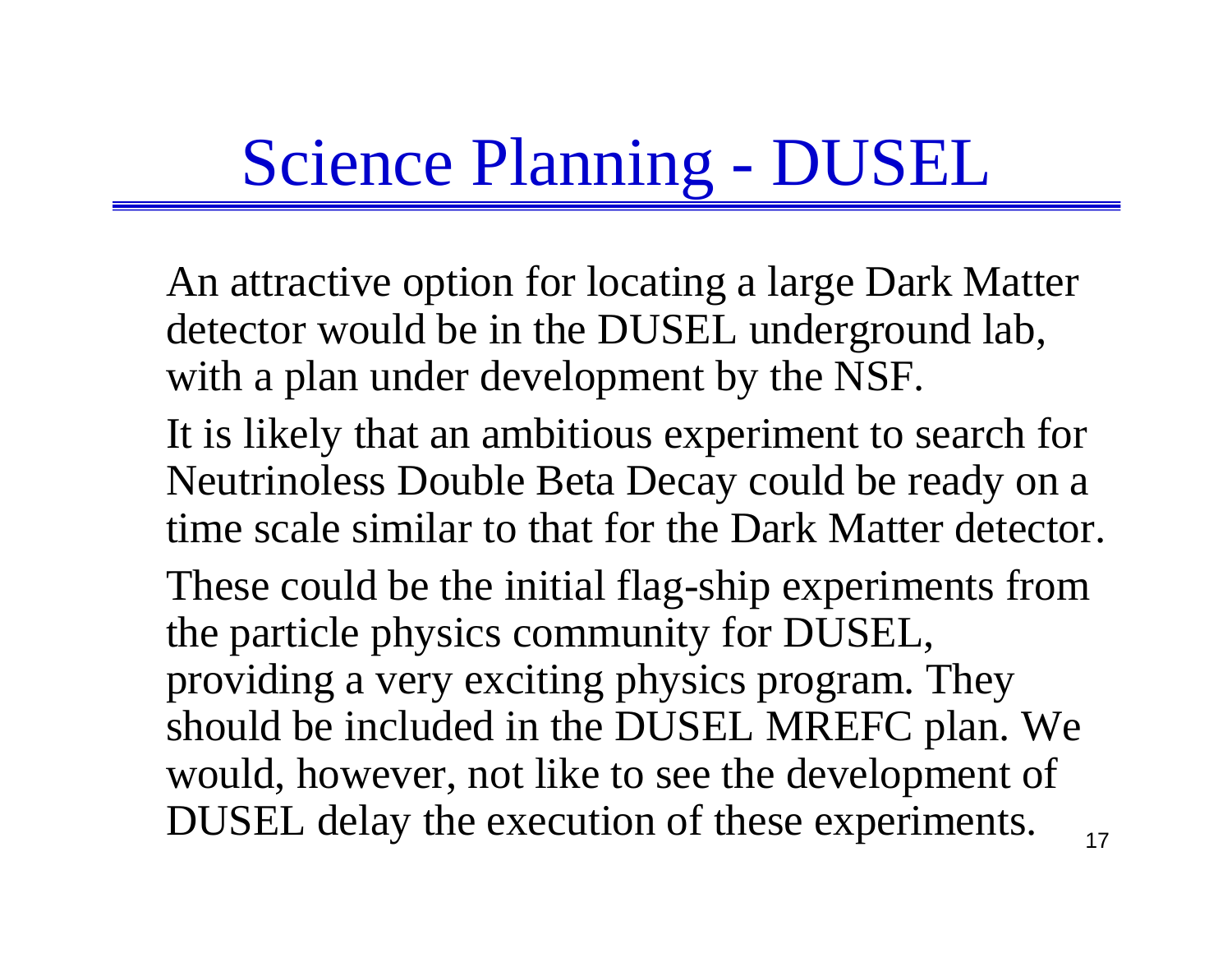### Science Planning- Dark Energy

We have been learning a lot from the Dark Energy Task Force report and are still developing (and working on) further science questions to sharpen some of our understanding. Some of our goals: A better understanding of what the Stage 4 experiments add (we think a lot) if we go away from a linear assumption for w(a) and a better understanding of how well we can test other physics beyond just Dark Energy (for example general relativity). We welcome further input on science potential from members of the Dark Energy Task Force.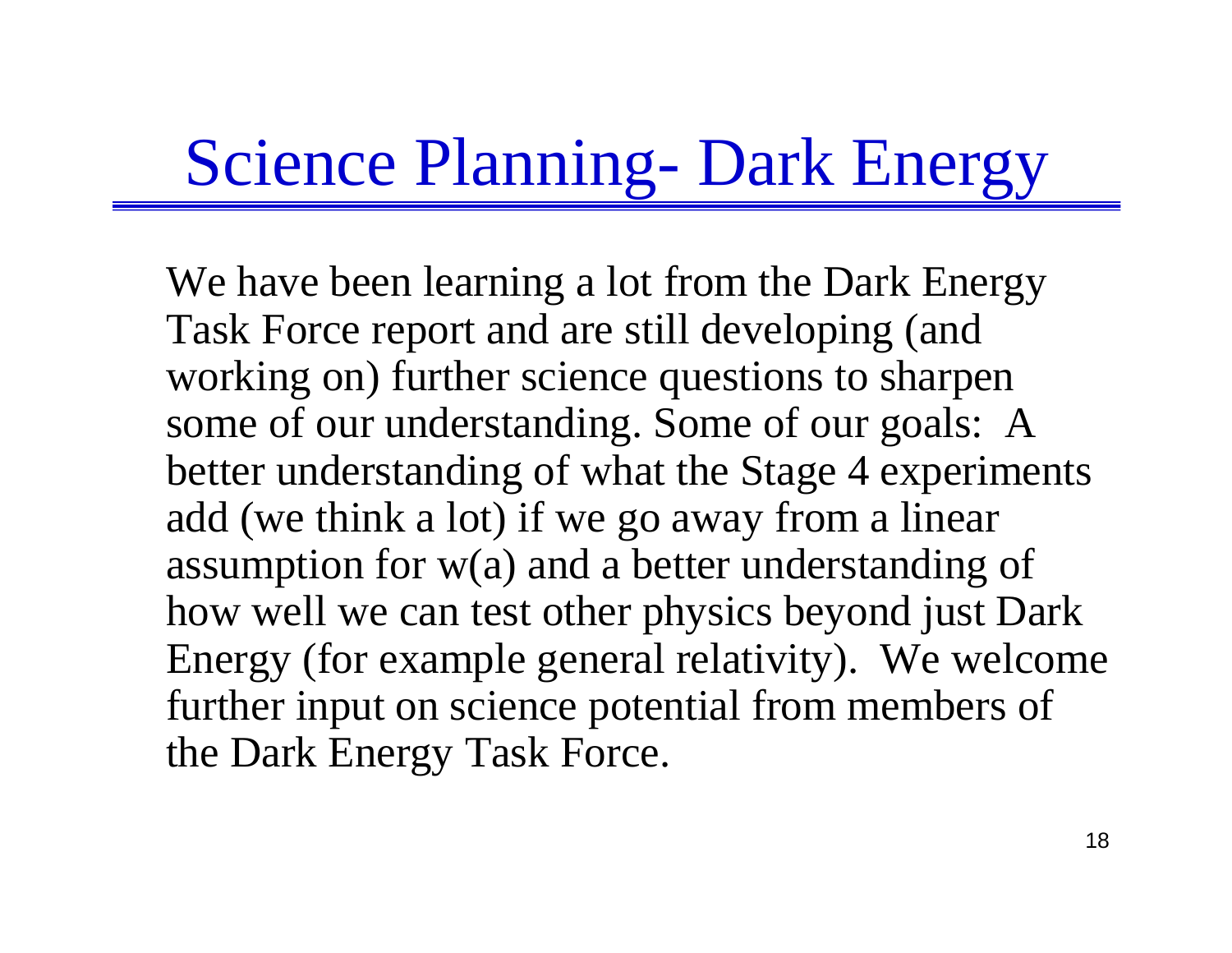# Science Planning – Dark Energy

P5 is very enthusiastic about the possible Stage 4 experiments that significantly further our understanding of Dark Energy. The techniques for measuring the effects of Dark Energy have evolved over the past few years and now offer a way to broadly test our cosmological picture of the universe. These experiments also would provide much information of interest to astrophysicists and therefore typically involve interagency collaboration. Developing a plan that works well within the various interagency constraints will be very important to the timely success of this program.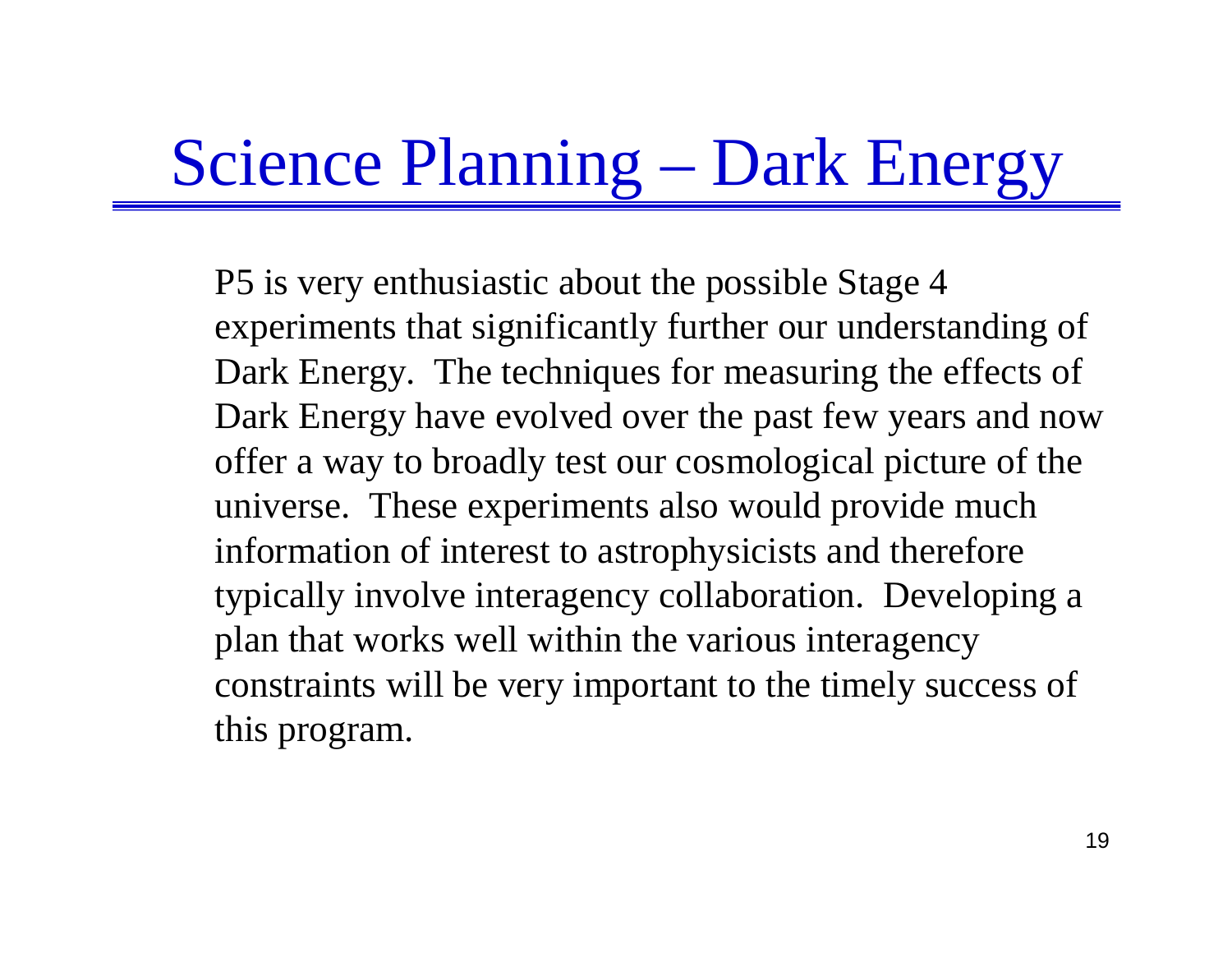### Science Planning – Neutrinos

We have been able to use the Nusag report as input to our planning. They have discussed three kinds of projects: detectors (and associated science reach) to search for Neutrinoless double beta decay, where several techniques are under development; reactor experiments that might unambiguously measure the third mixing angle in the neutrino sector; and accelerator based experiments that might establish CP violation and determine the mass hierarchy.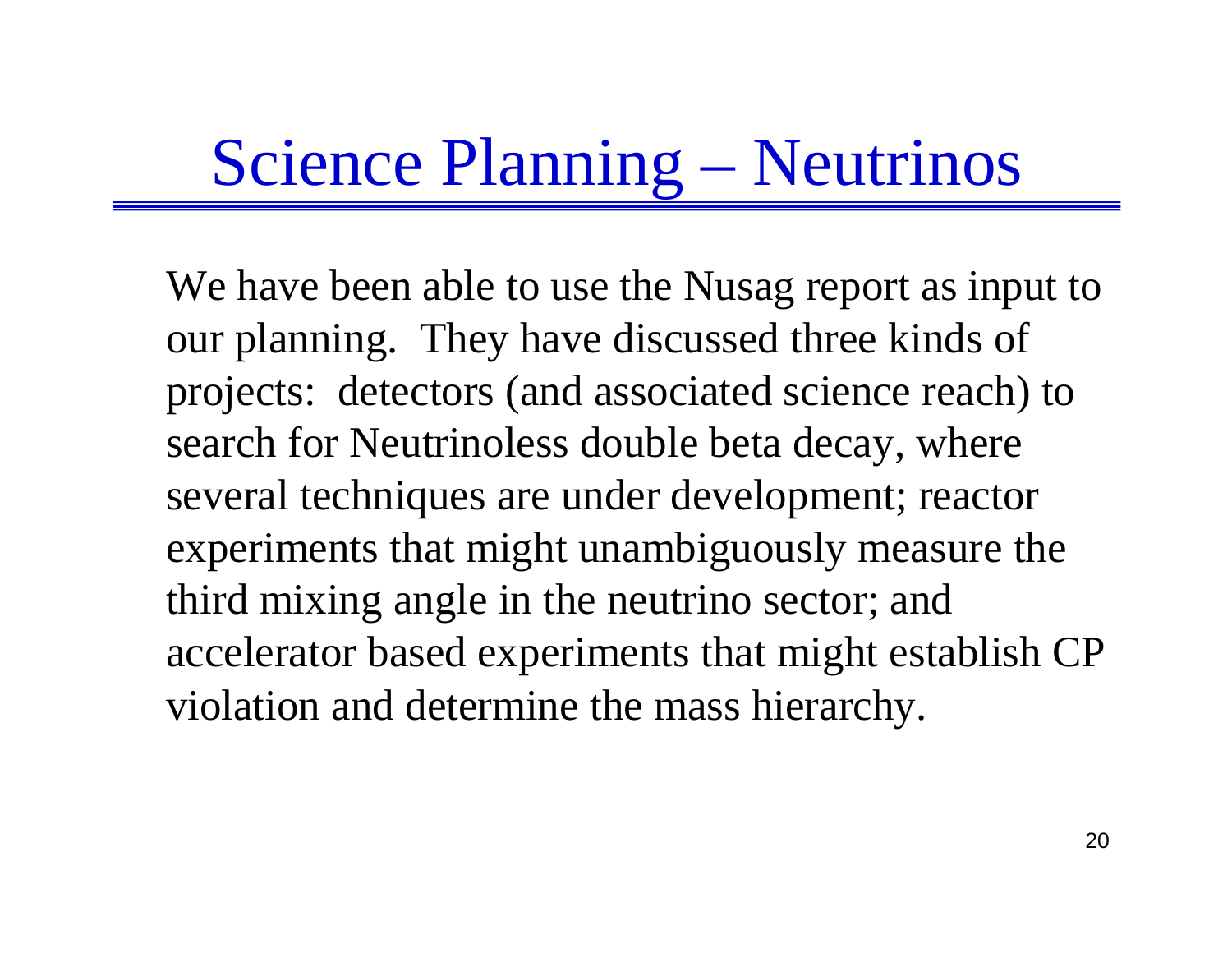### Science Planning - Neutrinos

The mature accelerator based option within the U.S. is the NO <sup>ν</sup>A experiment. We have spent a considerable amount of time with the proponents to understand the reach of the experiment. It has several important features: can run neutrinos or antineutrinos depending on the state of knowledge at a given time, allows upgrades by increasing the machine luminosity or through detector upgrades, which can make use of new detector options, and provides our best near-term direction for resolving the mass hierarchy among the neutrinos.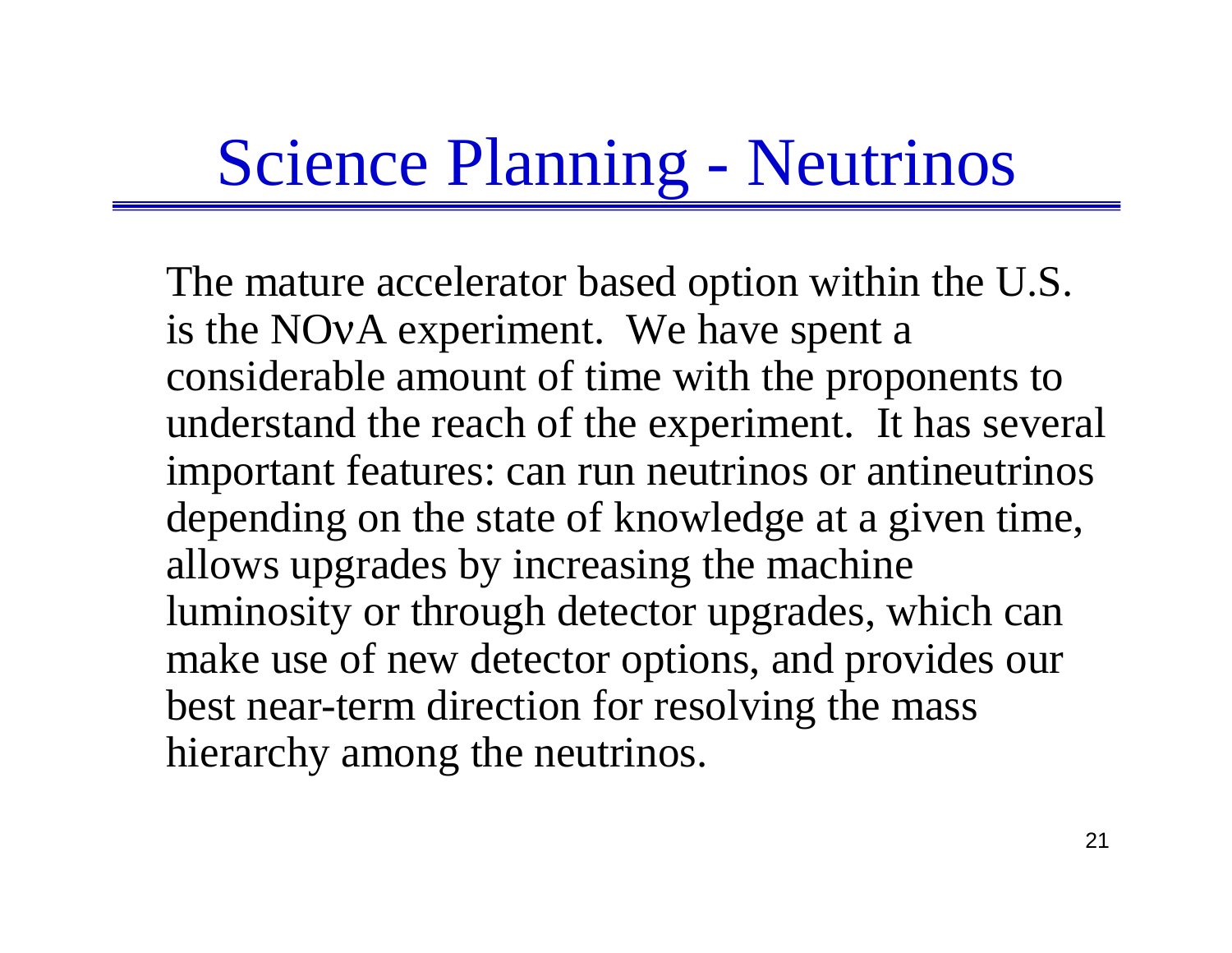#### Letter to HEPAP

This letter to HEPAP provides the P5 recommendation regarding the running of the SLAC B-factory for FY2008. Following the plan elaborated approximately six months ago by P5 and endorsed by HEPAP, we have evaluated the importance of B-factory running in FY2008 in the context of a longer-term roadmap for the field.

To produce a roadmap we have adopted a number of planning guidelines. We enumerate these guidelines below. They have been developed with the recommendations of the EPP2010 committee in mind, our view of the present science opportunities for the field, and specific conservative budgetary numbers furnished by the funding agencies.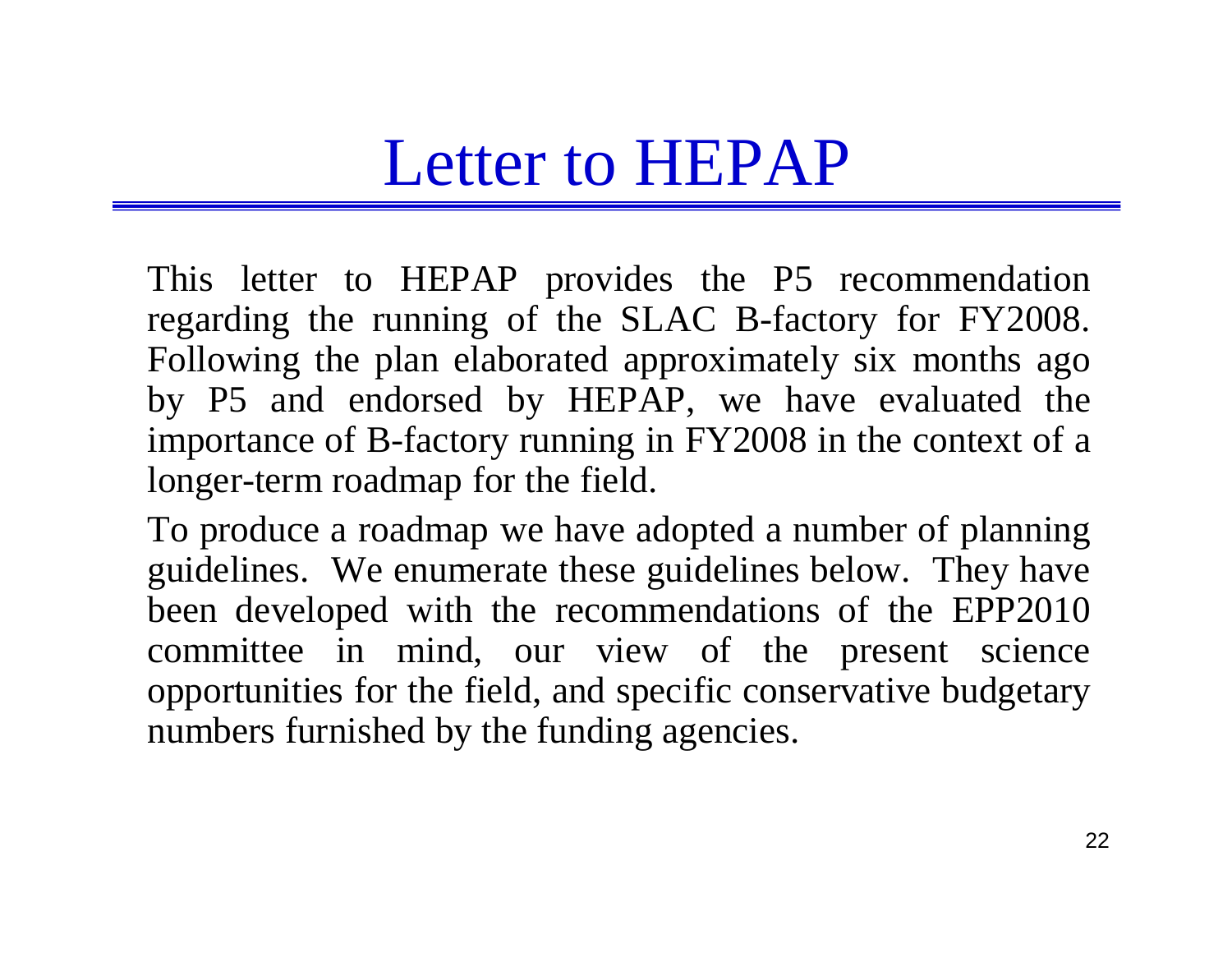- 1. The LHC program is our most important near term project given its broad science agenda and potential for discovery. It will be important to support the physics analysis, computing, maintenance and operations, upgrade R&D and necessary travel to make the U.S. LHC program a success. The level of support for this program should not be allowed to erode through inflation.
- 2. Our highest priority for investments toward the future is the ILC based on our present understanding of its potential for breakthrough science. We need to participate vigorously in the international R&D program for this machine as well as accomplish the preparatory work required if the U.S. is to bid to host this accelerator.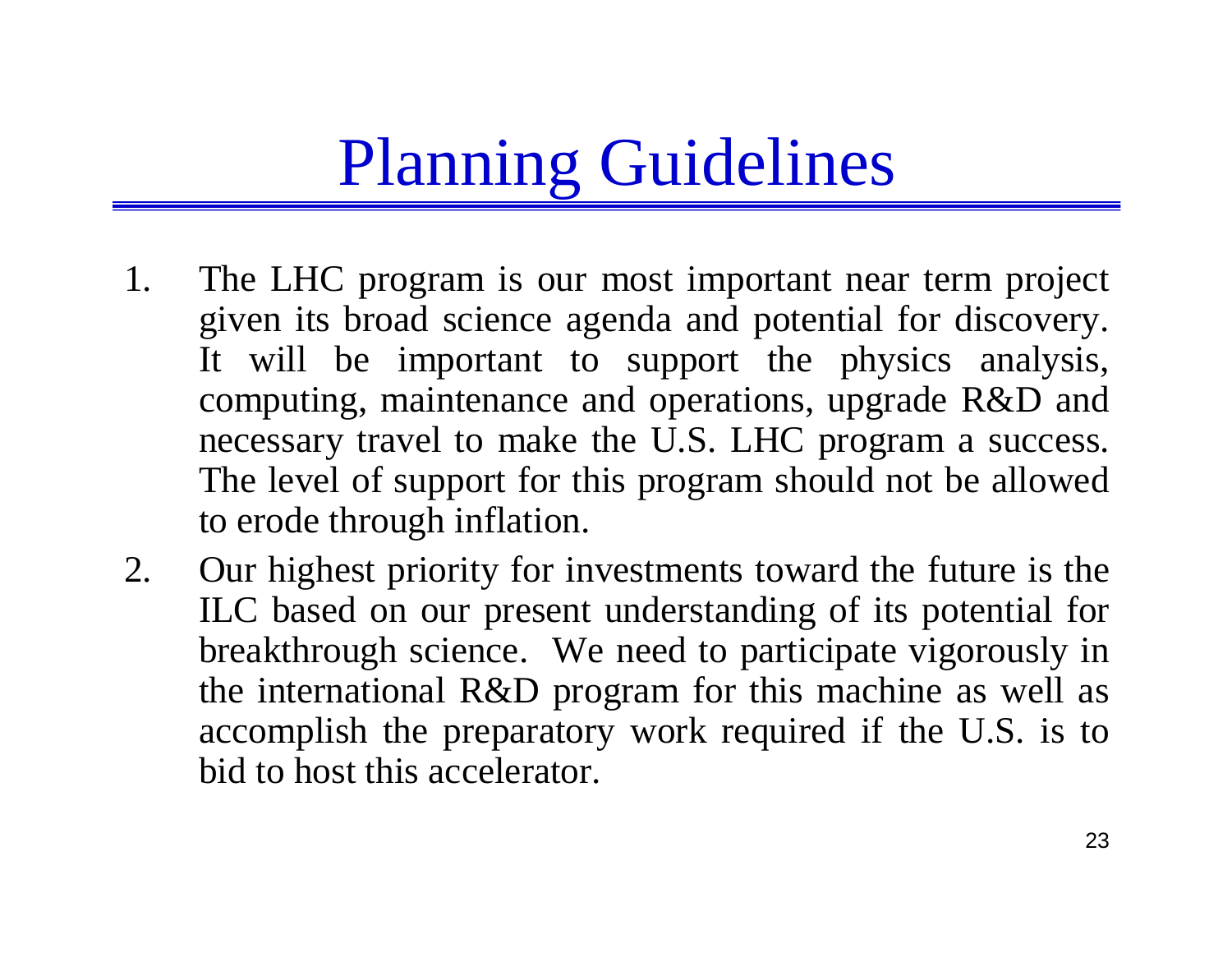- 3. Investment in a phased program to study dark matter, dark energy, and neutrino interactions is essential for answering some of the most interesting science questions before us. This will allow complementary discoveries to those expected at the ILC and provide nearer term projects that, along with the LHC, will train the next generation of students in particle physics. A phased program will allow time for progress in our understanding of the physics as well as the development of additional innovative techniques for making the key measurements.
- 4. In cases where new techniques are under development our recommendations will include rough dates for reviewing technical progress in order to select the most promising directions for new ambitious experiments.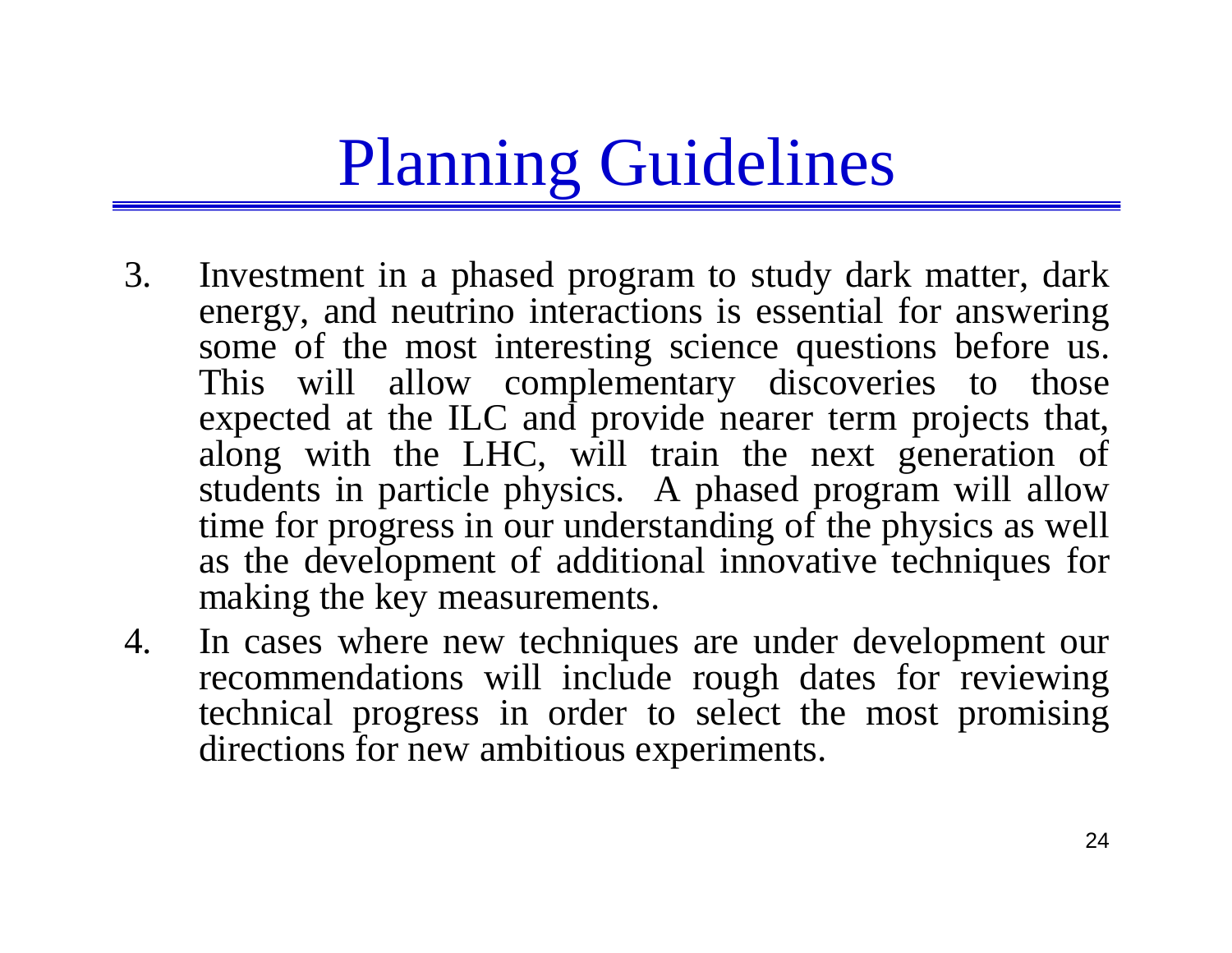5. In making a plan, we have arrived at a budget split for new investments of about 60% toward the ILC and 40% toward the new projects in dark matter, dark energy, and neutrinos through 2012. This excludes NSF funds made available through NSF investments in MREFC projects, which may include particle physics as part of an interdisciplinary program involving astronomy, biology, engineering or earth sciences. The budget plan expresses our priority for developing the ILC but also allows significant progress in the other areas. We feel the investments in dark matter, dark energy, and neutrino science in our plan are the minimum for a healthy program.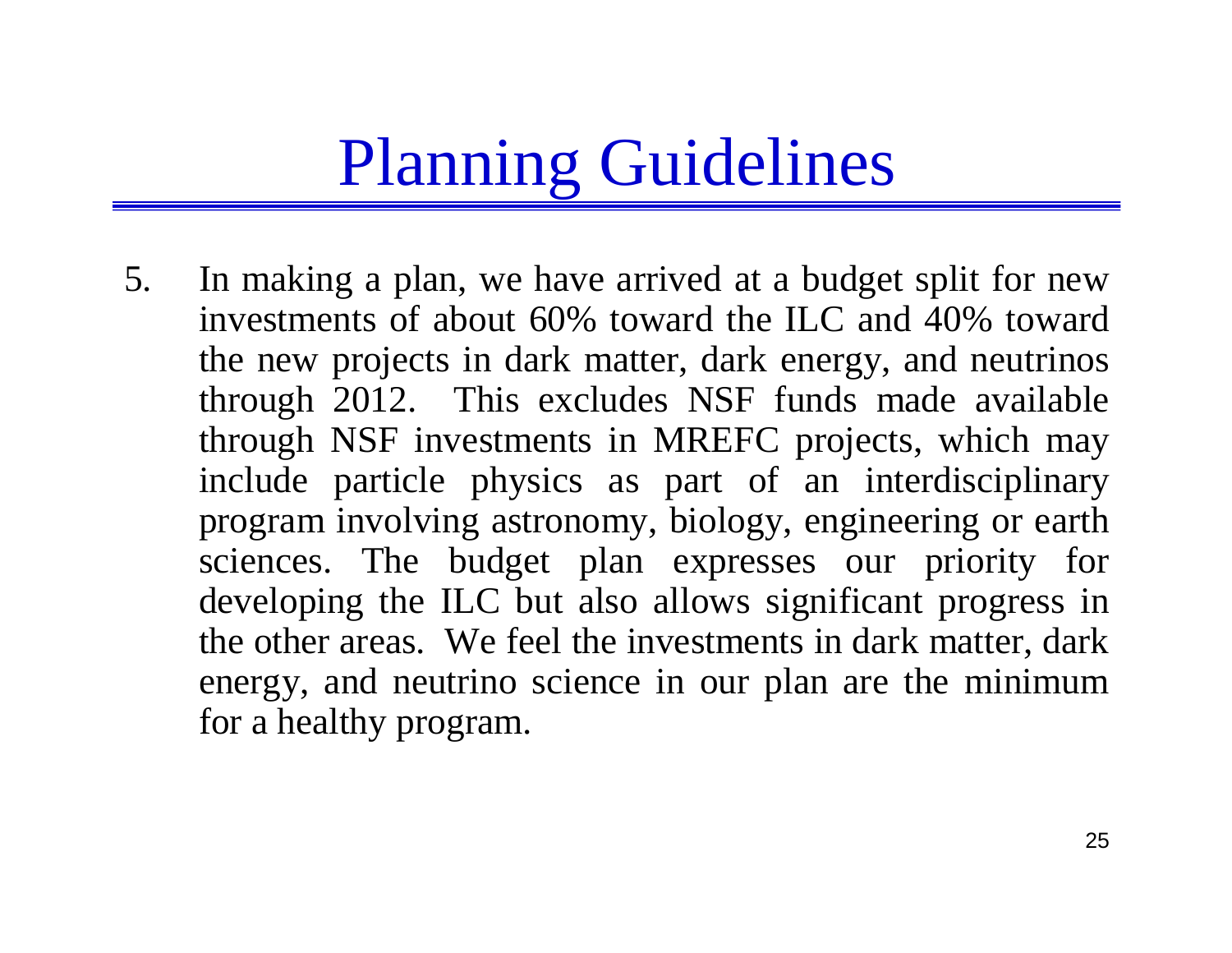6. The projects recommended for a construction start in dark matter, dark energy, and neutrino science should complete construction by approximately the end of 2012. This will allow maximum flexibility for decisions on future investments to be made toward the beginning of the next decade in the light of new science results, progress in new technologies, better definition of interagency contributions and plans, and progress on the ILC.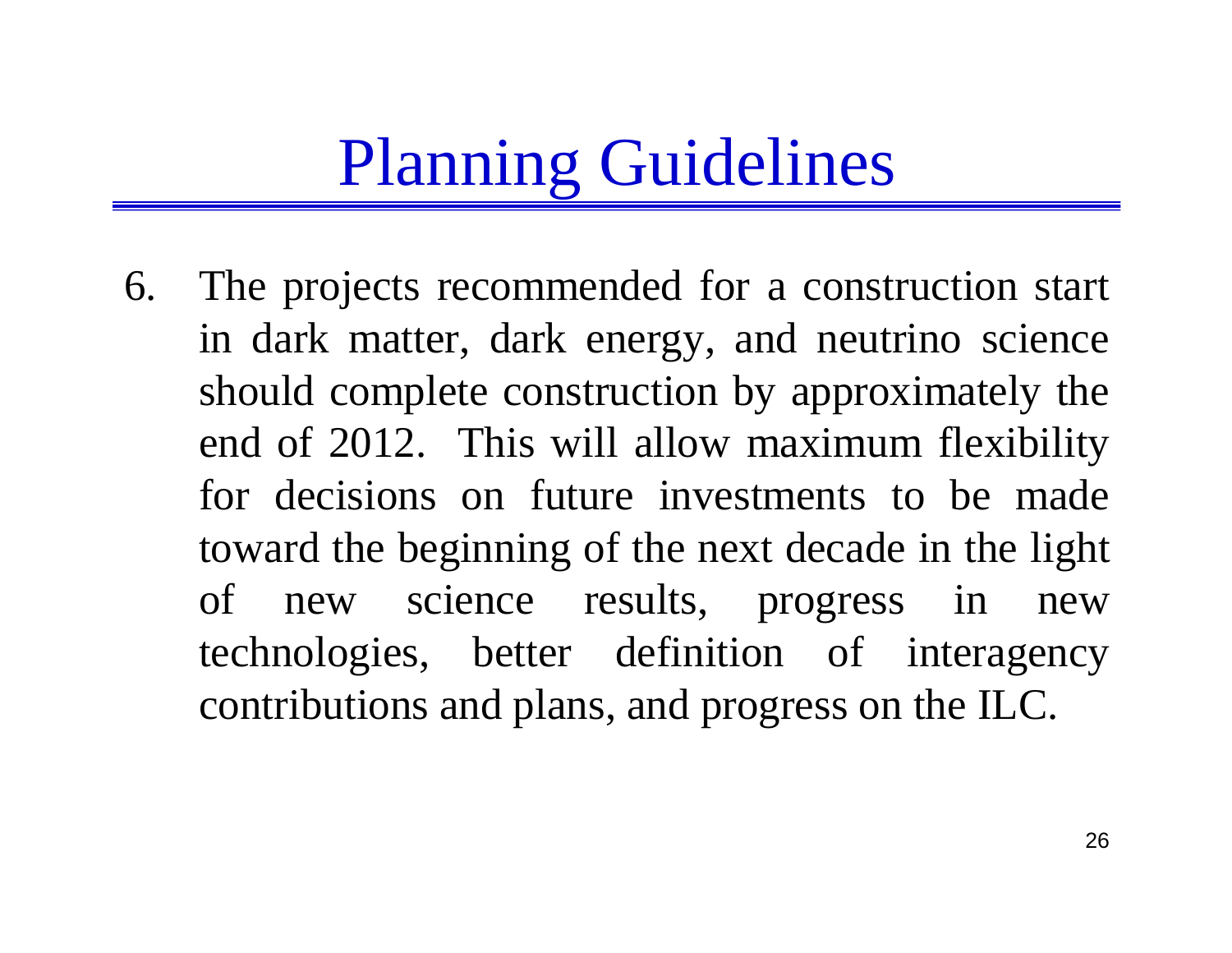7. Recommendations for construction starts on the longer-term elements of the particle physics roadmap should be made around the end of this decade by a new P5 panel, after thorough review of new physics results from the LHC and other experiments. A final decision regarding possible upgrade construction for the LHC, which will likely be a high priority, should also be made at that time. We have, however, included the LHC upgrade construction (starting in FY2011) in our budget plan to be sure that funding for this can be available. In evaluating this we have kept to our funding guideline that 60% of new investment be available for the ILC. The LHC upgrade construction would fit into the remaining 40%, while still allowing significant funds for investment in next-generation dark matter, dark energy and neutrino experiments.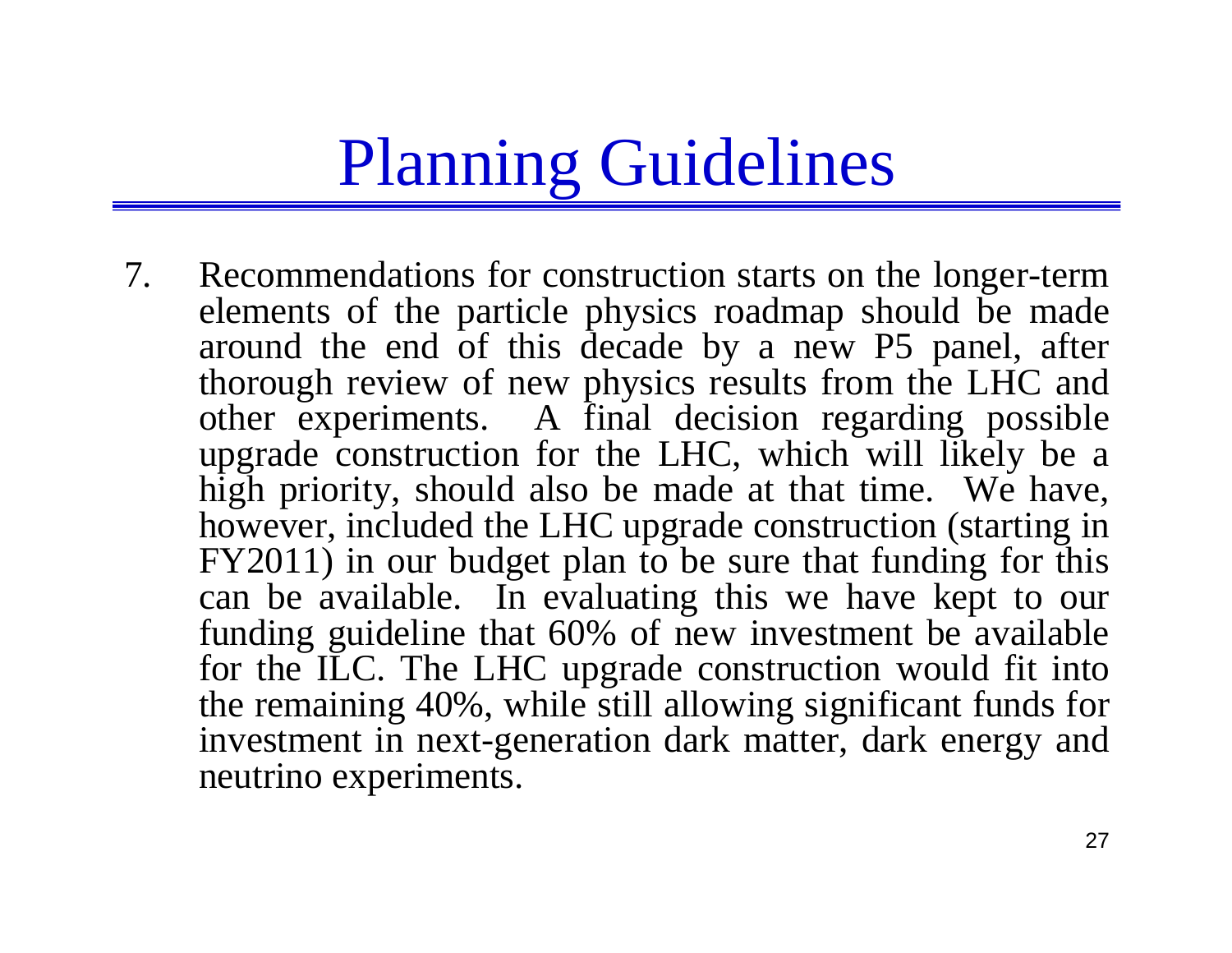8. Among a range of funding options for the future provided to us, we have made our recommendations within a conservative funding plan. Significant additional discovery physics, more rapid progress on exciting projects in dark energy, as well as more rapid progress on ILC R&D would be possible with additional resources.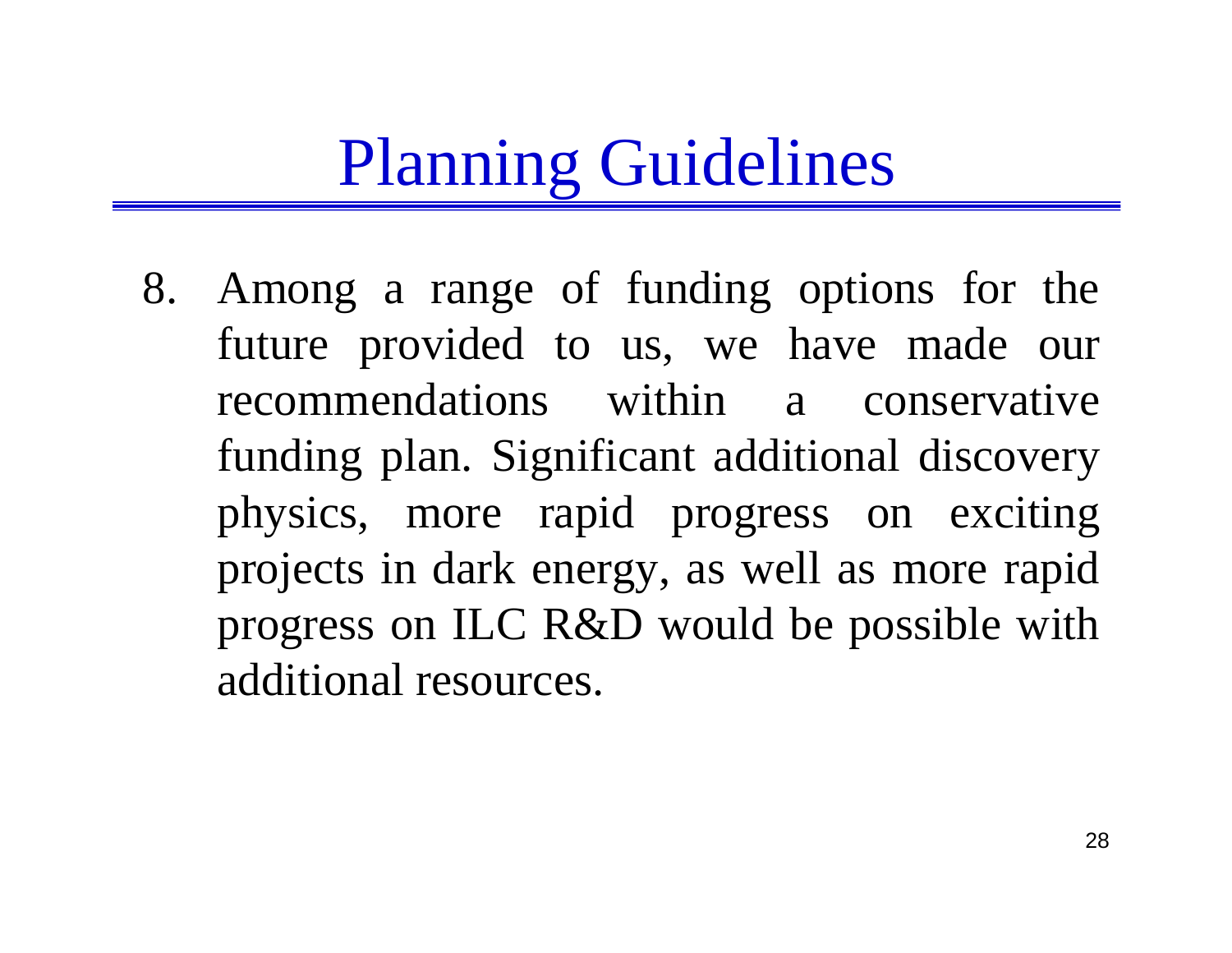We have tried to follow the guidelines enumerated above in making a FY2008 plan. The plan includes running of the Tevatron and the Fermilab neutrino program as presently foreseen. We congratulate the groups at the Tevatron on their recent discovery and precision measurement of  $B_s$  mixing and the groups providing the impressive first results from the Numi-MINOS program. We look forward to continued excellent physics from these programs. We also recommend strongly that FY2008 see continued improvement in support for the University program, as foreseen in the FY07 budget presently under consideration.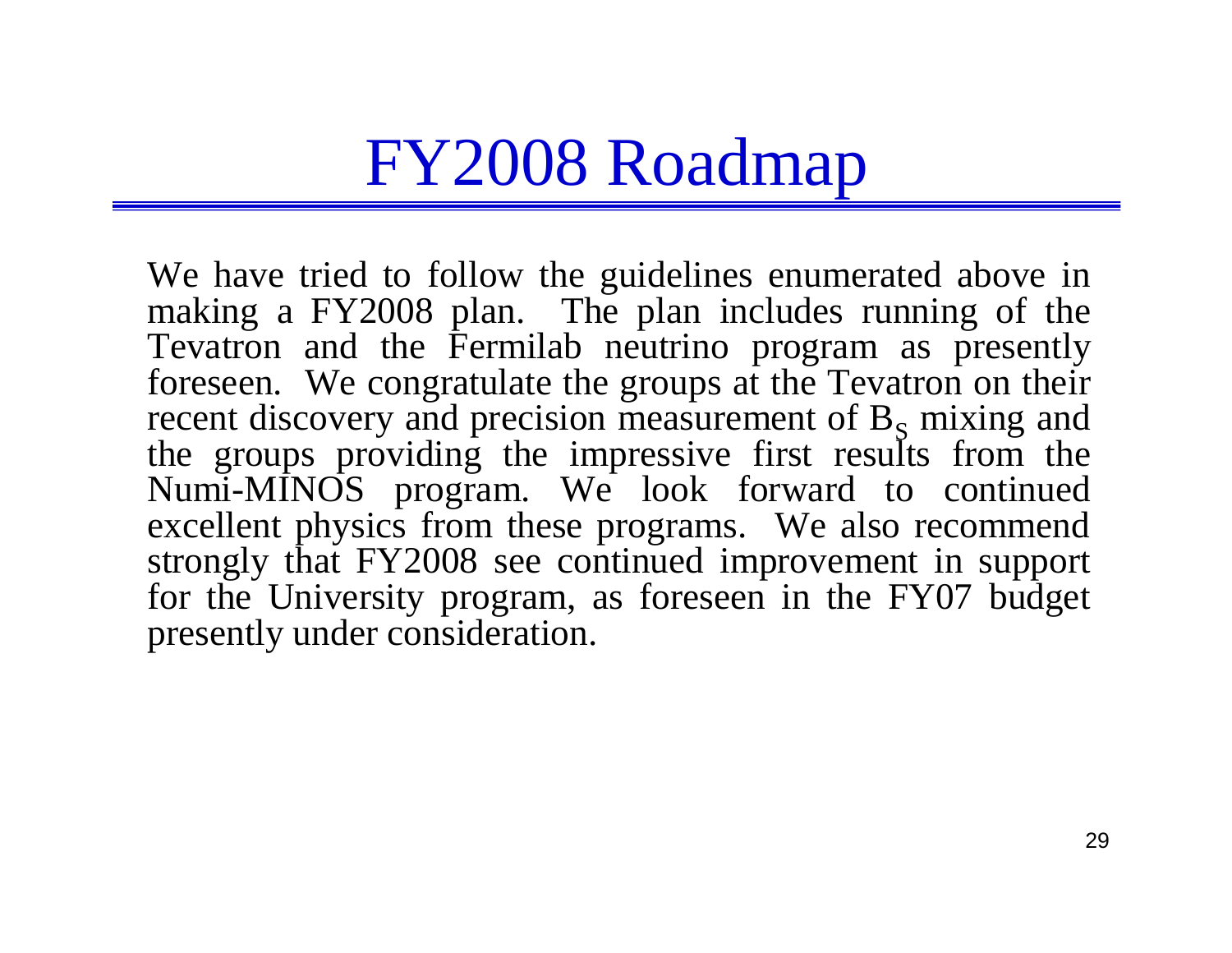Within our roadmap, we recommend that the B-factory running continue in FY08, allowing completion of the BaBar physics data collection at close to 1000 fb-1 of integrated luminosity. The physics opportunities have been discussed in detail in our report of six months ago. The accelerator is running very well at present. The integrated luminosity through the summer of  $2006$  is expected to be about 415 fb-1. The combined run in FY07 and FY08 would more than double this, allowing more incisive tests of the Standard Model and the search for new physics in channels where results are presently interesting but not definitive. The BaBar group continues to be very productive. Between January 1, 2006 and May 30, 2006 they have submitted 31 journal publications. They have also submitted 151 abstracts to the 2006 International Conference on High Energy Physics.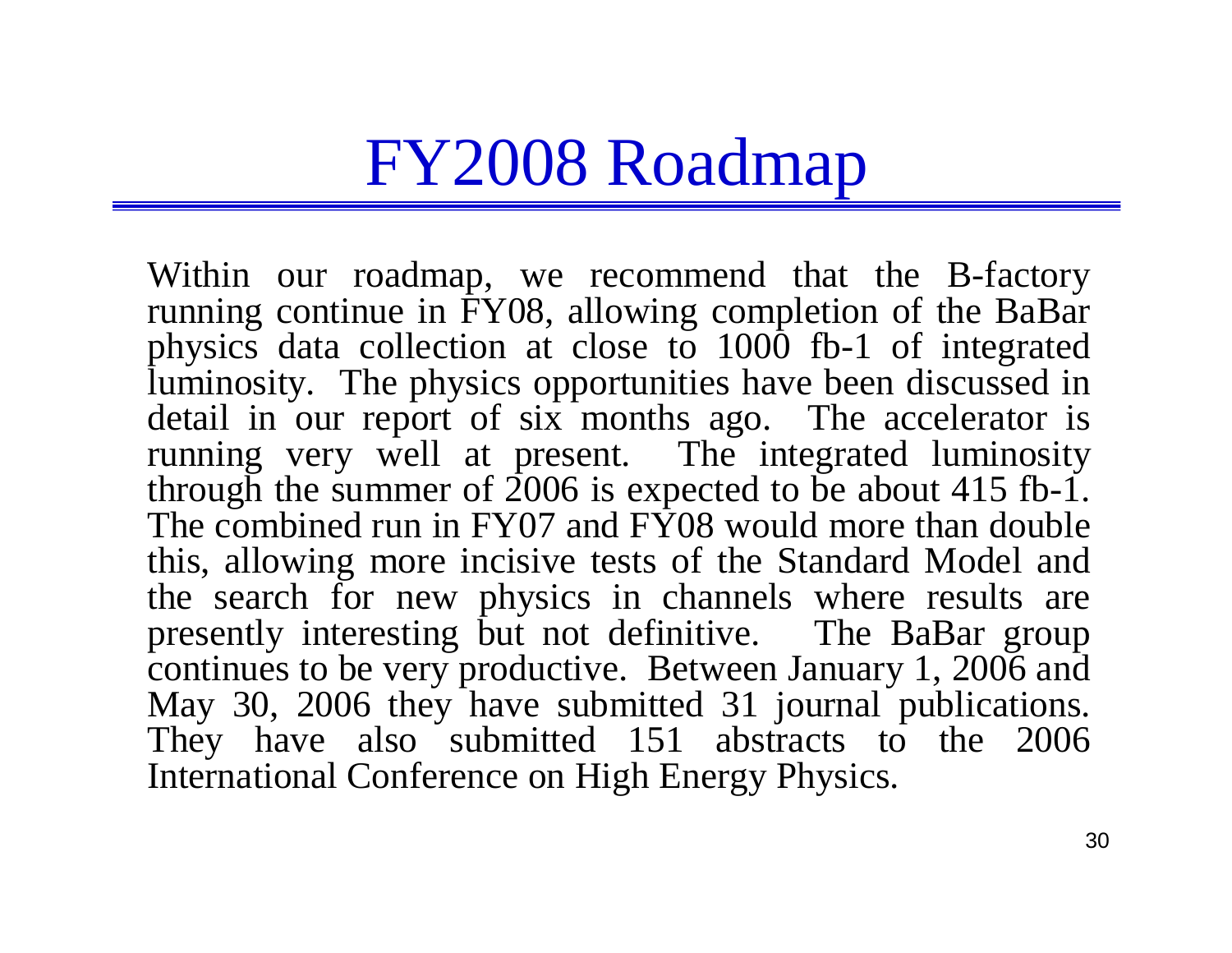We also make the following recommendations for other elements of the FY08 program, which are aimed at implementation of the EPP2010 vision for the field. These follow the guidelines we have listed above and provide the context for our B-factory recommendation.

1. We recommend a strongly supported program at the energy-frontier through physics at the LHC and vigorous R&D for an ILC. We note that FY08 will likely be the first year of significant data collection at the LHC and the U.S. participants should be supported to vigorously engage in this first physics. We encourage international coordination of the ILC R&D to maximize progress toward the realization of this accelerator.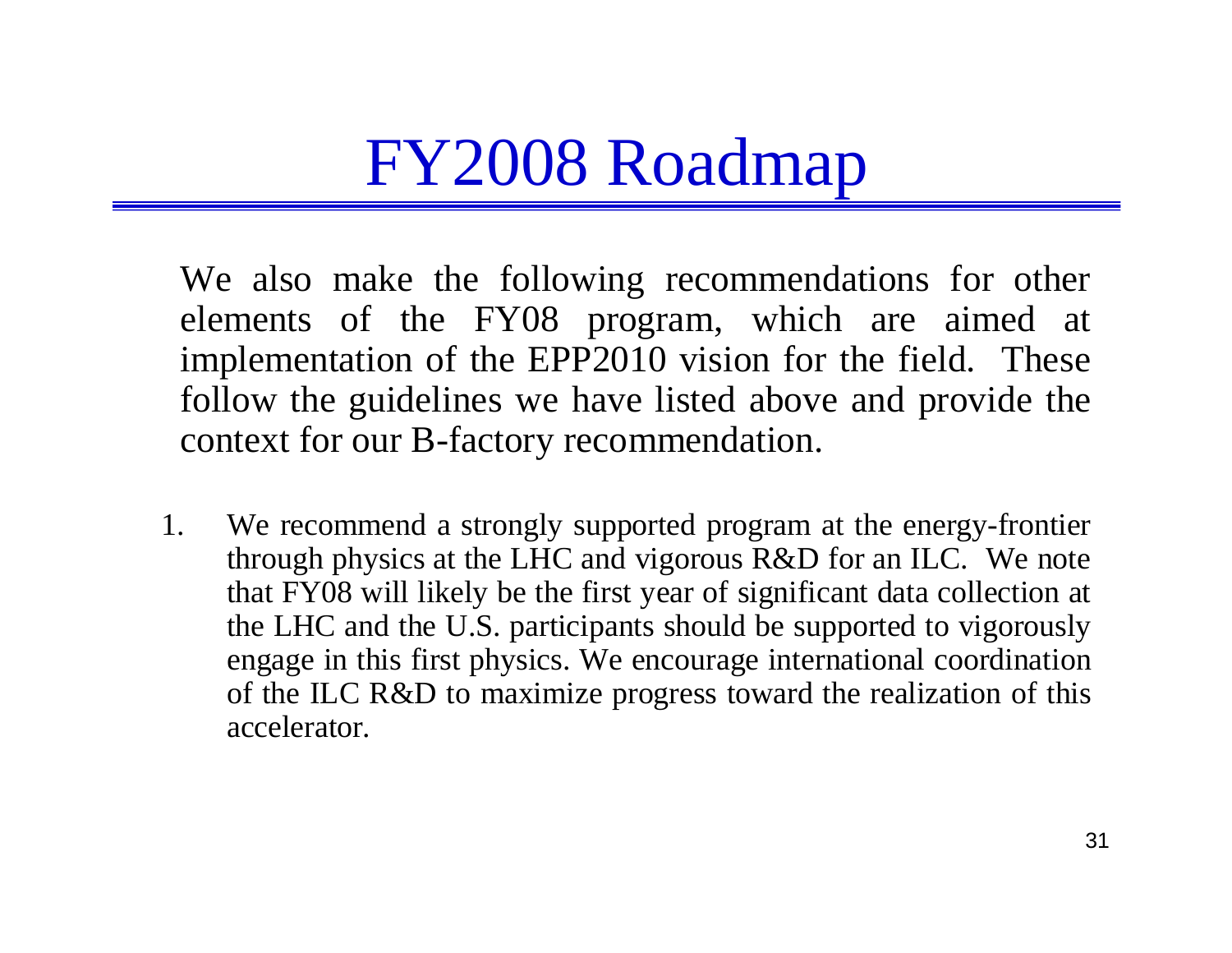- 2. We recommend the start of construction on three smaller projects that have significant potential for important physics. These projects are:
	- a) The Dark Energy Survey, which combines measurements on baryon oscillations, cluster surveys, supernovae studies, and weak lensing to significantly improve our understanding of dark energy.
	- b) The next phase of the Cryogenic Dark Matter Search experiment, using a 25kg detector deep underground to significantly extend our sensitivity for direct detection of dark matter.
	- c) The Daya Bay reactor experiment, contingent on satisfactory review of the costs, the construction plan, the technique, and the ability to control systematic errors to the required level. This experiment will significantly extend the reach for measuring the critical third mixing angle of the neutrino-mixing matrix.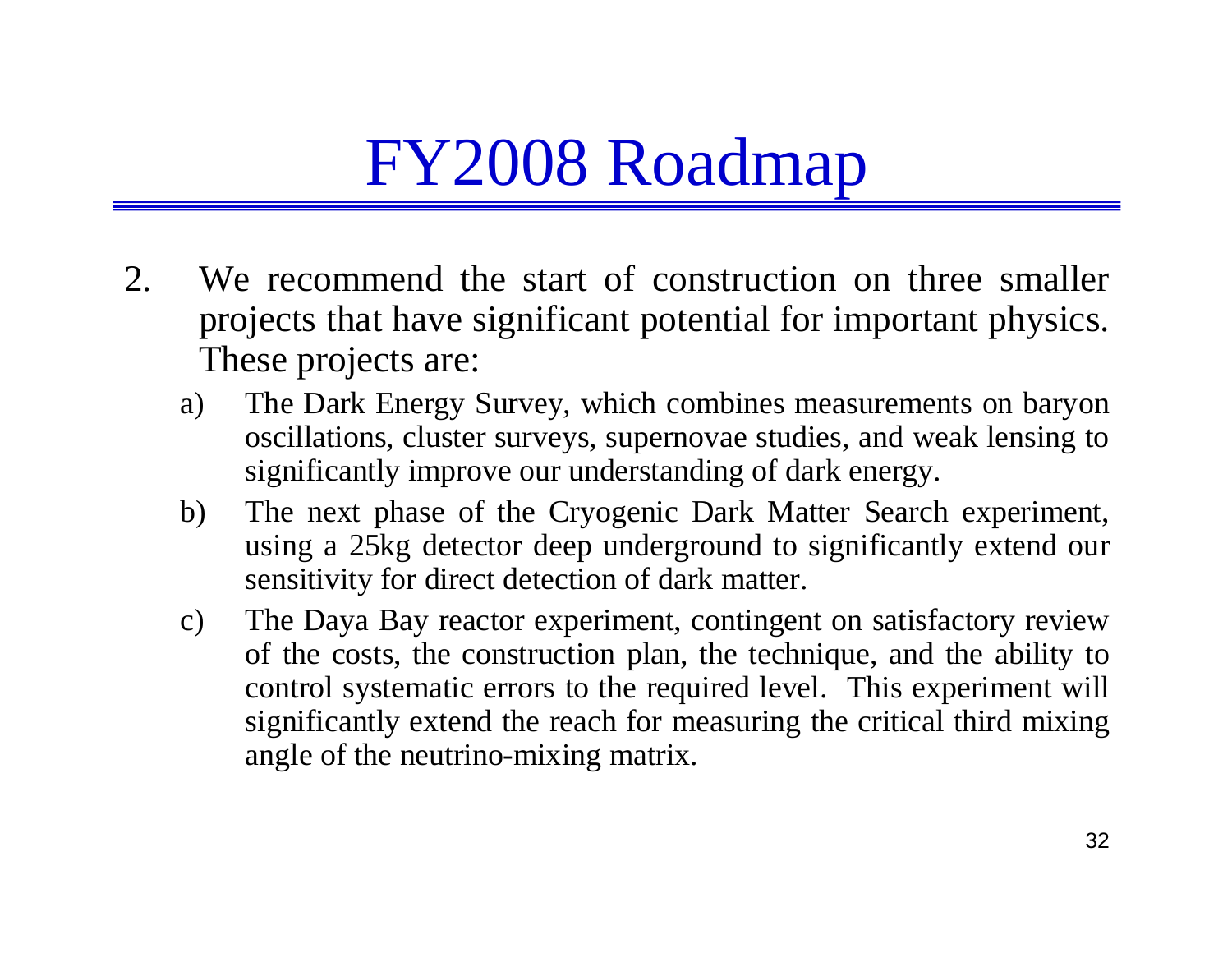3. We recommend the start of construction on the NO <sup>ν</sup>A neutrino oscillation experiment using the Numi beamline at Fermilab. This experiment is complementary to the other neutrino experiments on a worldwide basis and represents the next step for the U.S. in a phased international program aimed at measuring the remaining parameters of the neutrino oscillation matrix, determining the mass ordering among the neutrino mass eigenstates, and finding out whether neutrinos violate the CP symmetry.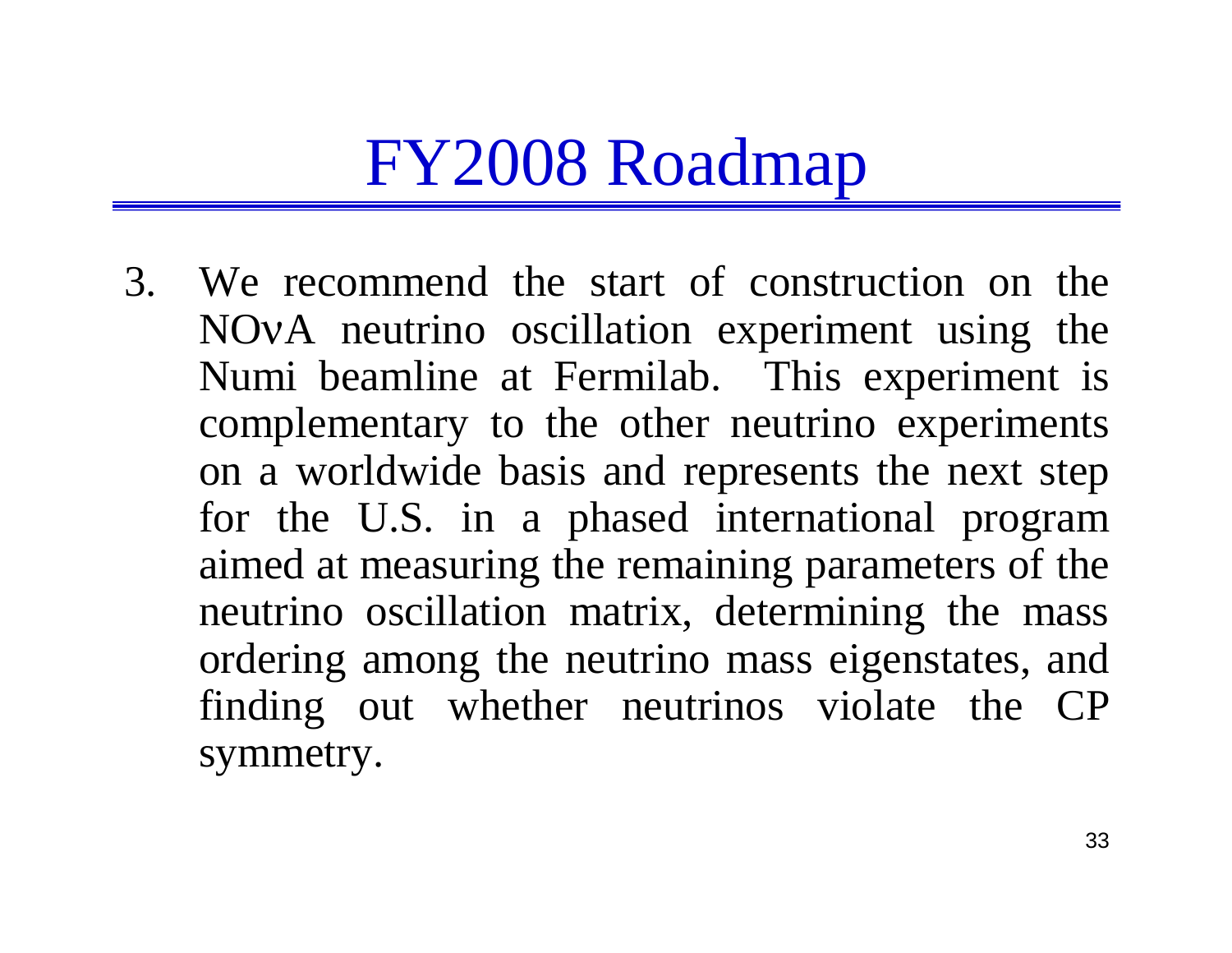4. Numerous studies have identified a Large Survey Telescope and a Dark Energy Space Mission as providing large steps forward in the study of dark energy and tests of general relativity, our picture of inflationary cosmology, and measurement of cosmic distributions of dark matter. The particle physics community has been particularly active in developing candidates for each of these projects, which benefit from innovative work on detectors and data acquisition techniques developed in particle physics.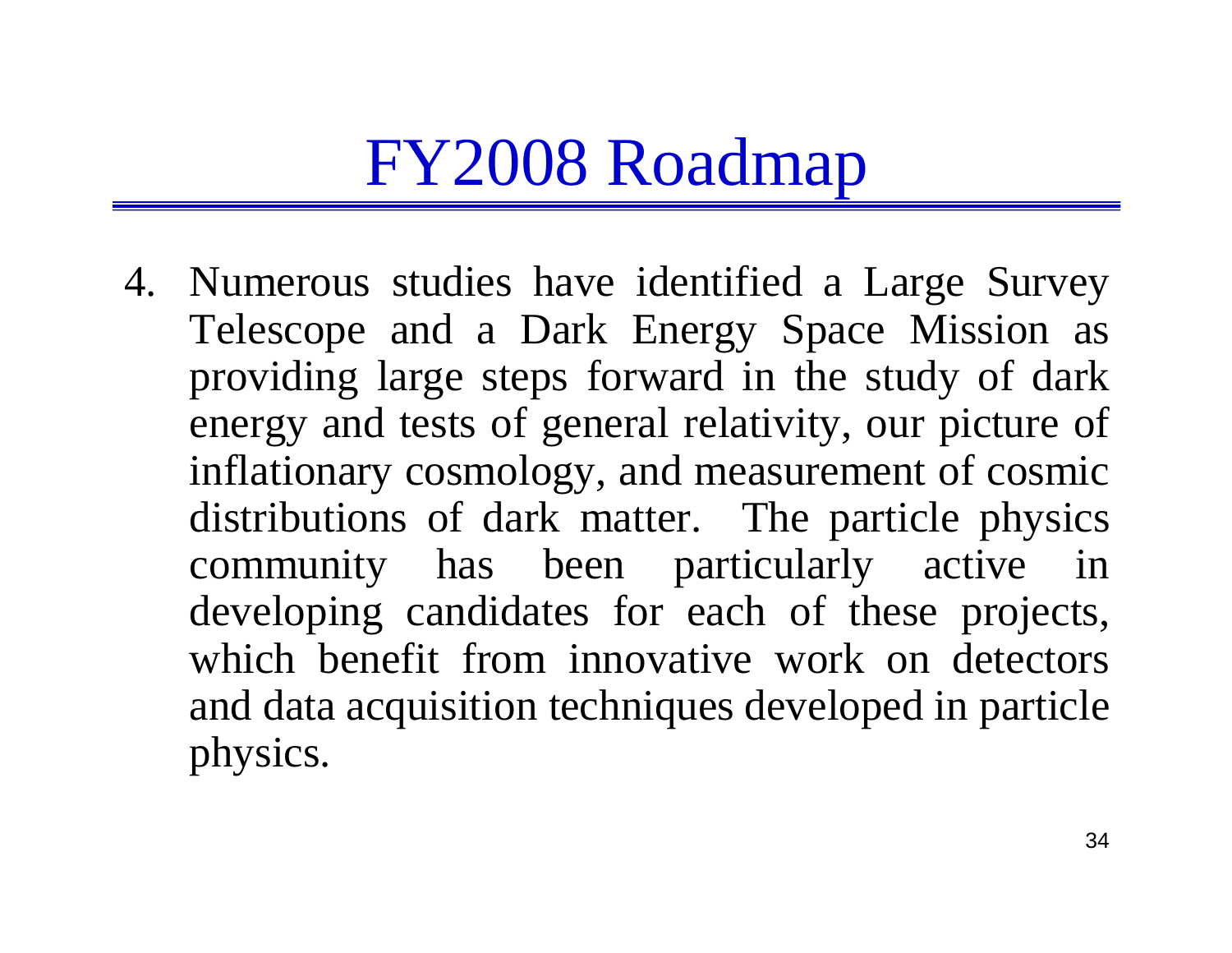These two projects, the Large Synoptic Survey Telescope (LSST) and the SuperNova Aceleration Probe (SNAP) are proposed as collaborative inter-agency projects. In the case of LSST, NSF has been the lead agency with DOE providing substantial resources as the partner agency. In the case of SNAP, DOE has been the lead agency with potential partners of either an international collaboration, which might include a foreign launch, or NASA, or perhaps both. We strongly re-affirm the compelling case for a Stage IV dark energy experiment (as described in the Dark Energy Task Force report). We recommend that both LSST and SNAP be supported to bring these projects to the "Preliminary Design Review Stage" in the case of NSF and LSST, "CD2 Stage" for the DOE parts of LSST, and "CD2 Stage" in the case of DOE and SNAP over the next two to three years (starting in FY07). This will allow sharpening of cost estimates, further interagency planning, further development of the collaborations, and continued work on the science potential as discussed in the Dark Energy Task Force report.